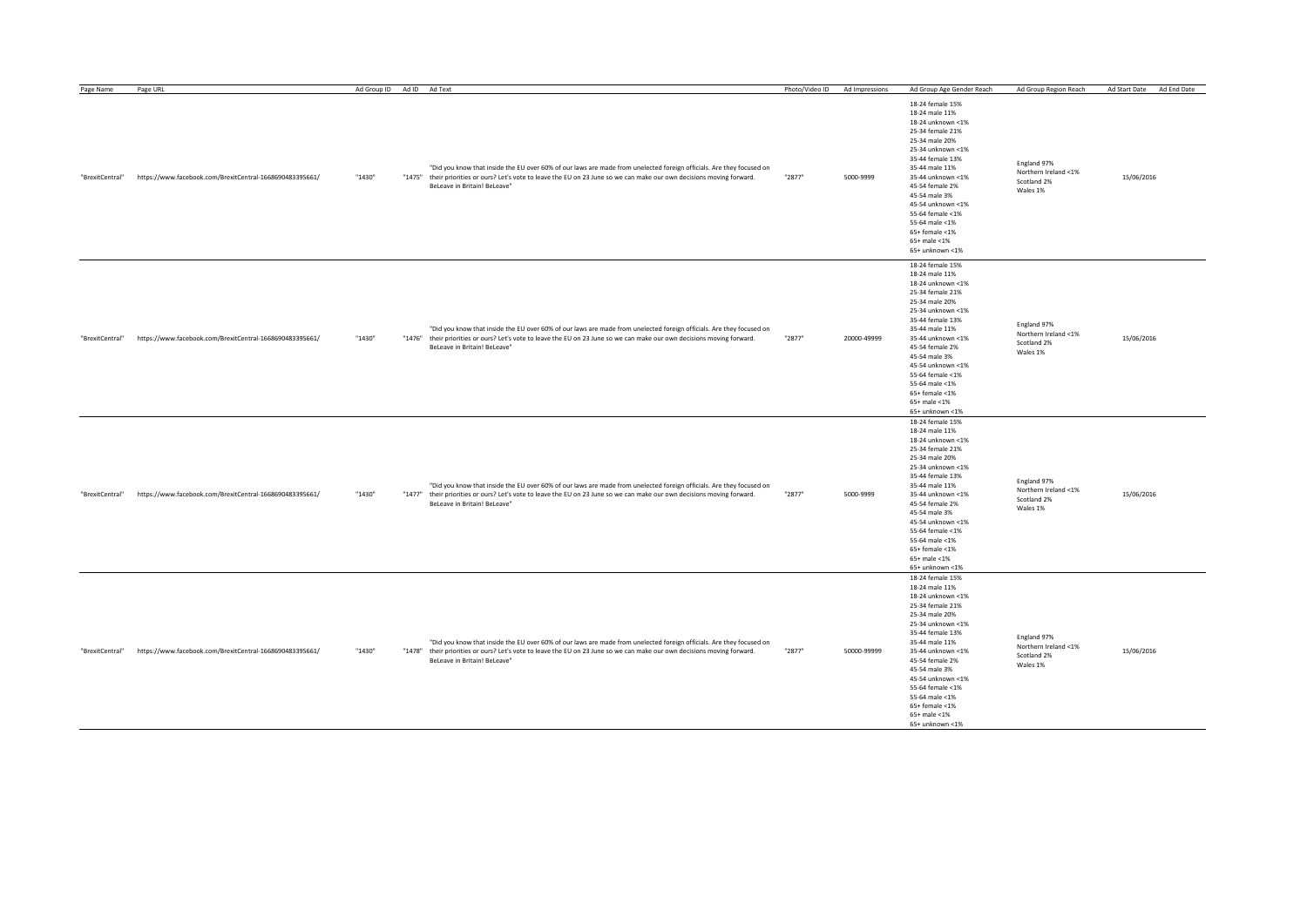| "BrexitCentral" | https://www.facebook.com/BrexitCentral-1668690483395661/ | "1430" | "Did you know that inside the EU over 60% of our laws are made from unelected foreign officials. Are they focused on<br>"1479" their priorities or ours? Let's vote to leave the EU on 23 June so we can make our own decisions moving forward.<br>BeLeave in a Brighter Future BeLeave" | "2877" | 200000-499999 | 18-24 female 15%<br>18-24 male 11%<br>18-24 unknown <1%<br>25-34 female 21%<br>25-34 male 20%<br>25-34 unknown <1%<br>35-44 female 13%<br>35-44 male 11%<br>35-44 unknown <1%<br>45-54 female 2%<br>45-54 male 3%<br>45-54 unknown <1%<br>55-64 female <1%<br>55-64 male <1%<br>$65+$ female $<$ 1%<br>$65+$ male <1%<br>65+ unknown <1% | England 97%<br>Northern Ireland <1%<br>Scotland 2%<br>Wales 1%     | 15/06/2016 |
|-----------------|----------------------------------------------------------|--------|------------------------------------------------------------------------------------------------------------------------------------------------------------------------------------------------------------------------------------------------------------------------------------------|--------|---------------|------------------------------------------------------------------------------------------------------------------------------------------------------------------------------------------------------------------------------------------------------------------------------------------------------------------------------------------|--------------------------------------------------------------------|------------|
| "BrexitCentral" | https://www.facebook.com/BrexitCentral-1668690483395661/ | "1432" | "Under EU laws we are unable to create a fair immigration system that helps younger people get jobs in a competitive<br>"1480" market. Let's vote to leave the EU on 23 June so we can make our own decisions moving forward. BeLeave in Britain!<br>BeLeave"                            | "2878" | 20000-49999   | 18-24 female 15%<br>18-24 male 12%<br>18-24 unknown <1%<br>25-34 female 22%<br>25-34 male 20%<br>25-34 unknown <1%<br>35-44 female 13%<br>35-44 male 12%<br>35-44 unknown <1%<br>45-54 female 2%<br>45-54 male 1%<br>45-54 unknown <1%<br>55-64 female <1%<br>55-64 male <1%<br>55-64 unknown <1%<br>65+ female <1%<br>65+ male <1%      | England 98%<br>Northern Ireland <1%<br>Scotland 1%<br>Wales <1%    | 15/06/2016 |
| "BrexitCentral" | https://www.facebook.com/BrexitCentral-1668690483395661/ | "1432" | "Under EU law we are unable to create a fair immigration system that helps younger people get jobs in a competitive<br>"1481" market. Let's vote to leave the EU on 23 June so we can make our own decisions moving forward. BeLeave in Britain!<br>BeLeave"                             | "2878" | 1000-4999     | 18-24 female 15%<br>18-24 male 12%<br>18-24 unknown <1%<br>25-34 female 22%<br>25-34 male 20%<br>25-34 unknown <1%<br>35-44 female 13%<br>35-44 male 12%<br>35-44 unknown <1%<br>45-54 female 2%<br>45-54 male 1%<br>45-54 unknown <1%<br>55-64 female <1%<br>55-64 male <1%<br>55-64 unknown <1%<br>$65+$ female <1%<br>65+ male <1%    | England 98%<br>Northern Ireland <1%<br>Scotland 1%<br>Wales <1%    | 15/06/2016 |
| "BrexitCentral" | https://www.facebook.com/BrexitCentral-1668690483395661/ | "1432" | "Under EU law we are unable to create a fair immigration system that helps younger people get jobs in a competitive<br>"1482" market. Let's vote to leave the EU on 23 June so we can make our own decisions moving forward. BeLeave in Britain!<br>BeLeave"                             | "2878" | 1000-4999     | 18-24 female 15%<br>18-24 male 12%<br>18-24 unknown <1%<br>25-34 female 22%<br>25-34 male 20%<br>25-34 unknown <1%<br>35-44 female 13%<br>35-44 male 12%<br>35-44 unknown <1%<br>45-54 female 2%<br>45-54 male 1%<br>45-54 unknown <1%<br>55-64 female <1%<br>55-64 male <1%<br>55-64 unknown <1%<br>$65+$ female <1%<br>$65+$ male <1%  | England 98%<br>Northern Ireland <1%<br>Scotland 1%<br>Wales $<$ 1% | 15/06/2016 |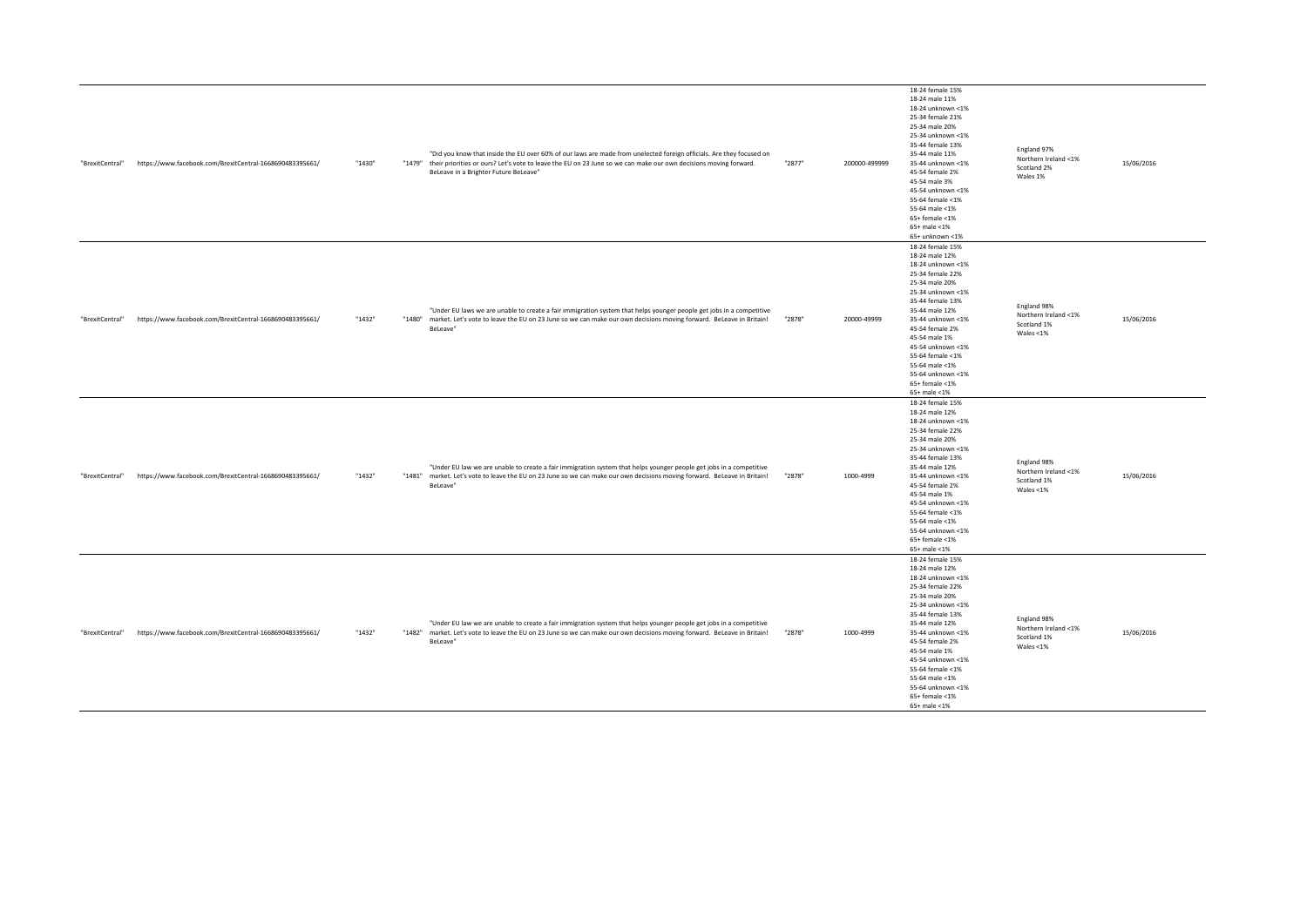| "BrexitCentral" | https://www.facebook.com/BrexitCentral-1668690483395661/ | "1432" |        | "Under EU law we are unable to create a fair immigration system that helps younger people get jobs in a competitive<br>"1483" market. Let's vote to leave the EU on 23 June so we can make our own decisions moving forward. BeLeave in Britain!<br>BeLeave"                 | "2878" | 100000-199999 | 18-24 female 15%<br>18-24 male 12%<br>18-24 unknown <1%<br>25-34 female 22%<br>25-34 male 20%<br>25-34 unknown <1%<br>35-44 female 13%<br>35-44 male 12%<br>35-44 unknown <1%<br>45-54 female 2%<br>45-54 male 1%<br>45-54 unknown <1%<br>55-64 female <1%<br>55-64 male <1%<br>55-64 unknown <1%<br>$65+$ female <1%<br>65+ male <1%                 | England 98%<br>Northern Ireland <1%<br>Scotland 1%<br>Wales $<$ 1% | 15/06/2016 |
|-----------------|----------------------------------------------------------|--------|--------|------------------------------------------------------------------------------------------------------------------------------------------------------------------------------------------------------------------------------------------------------------------------------|--------|---------------|-------------------------------------------------------------------------------------------------------------------------------------------------------------------------------------------------------------------------------------------------------------------------------------------------------------------------------------------------------|--------------------------------------------------------------------|------------|
| "BrexitCentral" | https://www.facebook.com/BrexitCentral-1668690483395661/ | "1432" |        | "Under EU law we are unable to create a fair immigration system that helps younger people get jobs in a competitive<br>"1284" market. Let's vote to leave the EU on 23 June so we can make our own decisions moving forward. BeLeave in a Brighter "2878"<br>Future BeLeave" |        | 200000-499999 | 18-24 female 15%<br>18-24 male 12%<br>18-24 unknown <1%<br>25-34 female 22%<br>25-34 male 20%<br>25-34 unknown <1%<br>35-44 female 13%<br>35-44 male 12%<br>35-44 unknown <1%<br>45-54 female 2%<br>45-54 male 1%<br>45-54 unknown <1%<br>55-64 female <1%<br>55-64 male <1%<br>55-64 unknown <1%<br>$65+$ female <1%<br>$65+$ male <1%               | England 98%<br>Northern Ireland <1%<br>Scotland 1%<br>Wales <1%    | 15/06/2016 |
| "BrexitCentral" | https://www.facebook.com/BrexitCentral-1668690483395661/ | "1433" | "1485" | "Inside the EU our future is in controlled by unelected officials that have no idea what is important to us! Let's vote to<br>leave the EU on 23 June so we can make our own decisions moving forward. BeLeave in Britain! BeLeave"                                          | "2879" | 5000-9999     | 18-24 female 16%<br>18-24 male 12%<br>18-24 unknown <1%<br>25-34 female 20%<br>25-34 male 18%<br>25-34 unknown <1%<br>35-44 female 12%<br>35-44 male 11%<br>35-44 unknown <1%<br>45-54 female 3%<br>45-54 male 3%<br>45-54 unknown <1%<br>55-64 female 1%<br>55-64 male 1%<br>55-64 unknown <1%<br>65+ female 1%<br>65+ male <1%<br>65+ unknown <1%   | England 94%<br>Northern Ireland <1%<br>Scotland 3%<br>Wales 2%     | 15/06/2016 |
| "BrexitCentral" | https://www.facebook.com/BrexitCentral-1668690483395661/ | "1433" | "1486" | "Inside the EU our future is in controlled by unelected officials that have no idea what is important to us! Let's vote to<br>leave the EU on 23 June so we can make our own decisions moving forward. BeLeave in Britain! BeLeave"                                          | "2879" | 10000-19999   | 18-24 female 16%<br>18-24 male 12%<br>18-24 unknown <1%<br>25-34 female 20%<br>25-34 male 18%<br>25-34 unknown <1%<br>35-44 female 12%<br>35-44 male 11%<br>35-44 unknown <1%<br>45-54 female 3%<br>45-54 male 3%<br>45-54 unknown <1%<br>55-64 female 1%<br>55-64 male 1%<br>55-64 unknown <1%<br>65+ female 1%<br>$65+$ male <1%<br>65+ unknown <1% | England 94%<br>Northern Ireland <1%<br>Scotland 3%<br>Wales 2%     | 15/06/2016 |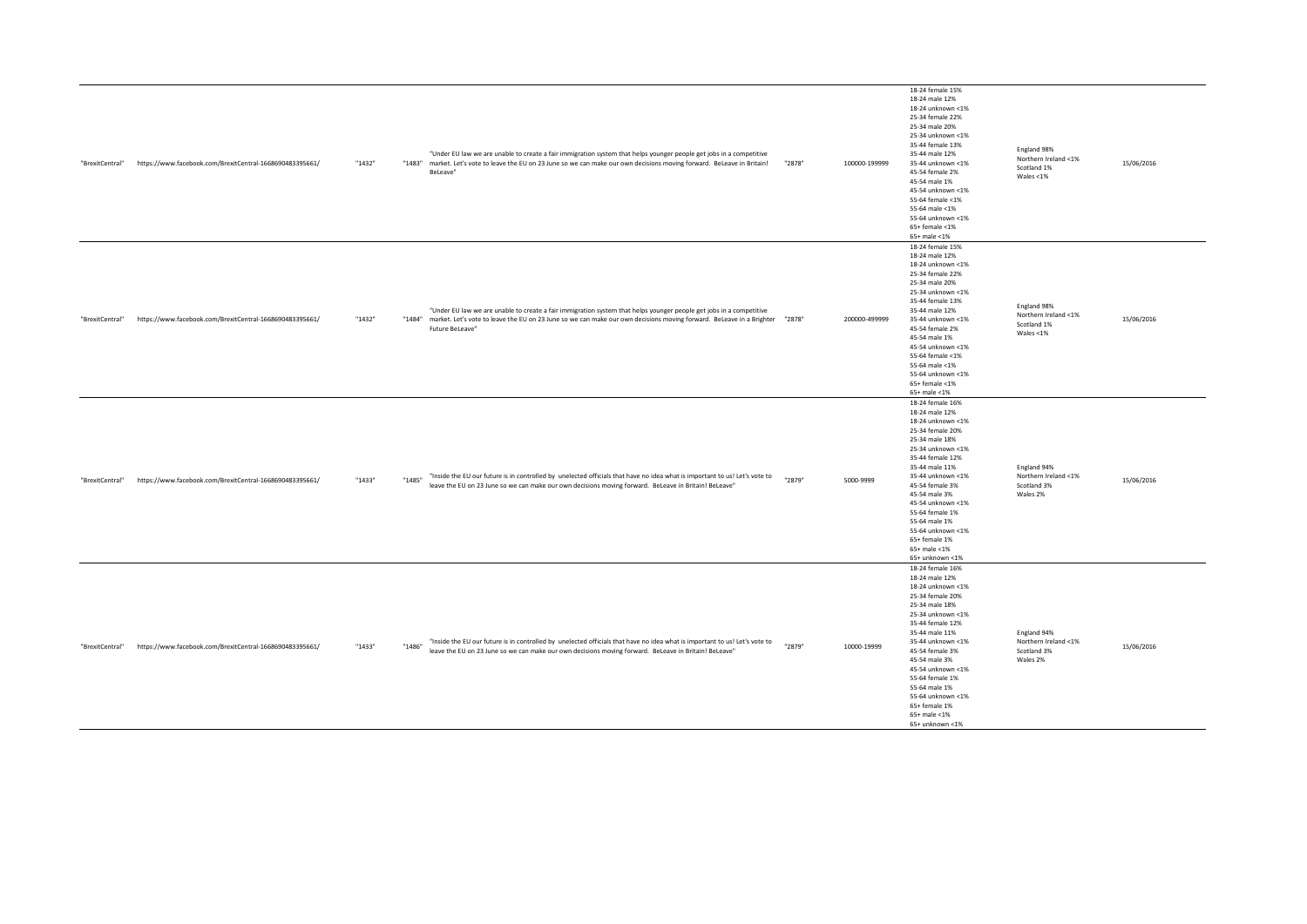| "BrexitCentral" | https://www.facebook.com/BrexitCentral-1668690483395661/ | "1433" | "Inside the EU our future is controlled by unelected officials that have no idea what is important to us! Let's vote to leave <sub>"2879"</sub><br>"1487"<br>the EU on 23 June so we can make our own decisions moving forward. BeLeave in Britain! BeLeave" | 5000-9999   | 18-24 female 16%<br>18-24 male 12%<br>18-24 unknown <1%<br>25-34 female 20%<br>25-34 male 18%<br>25-34 unknown <1%<br>35-44 female 12%<br>35-44 male 11%<br>35-44 unknown <1%<br>45-54 female 3%<br>45-54 male 3%<br>45-54 unknown <1%<br>55-64 female 1%<br>55-64 male 1%<br>55-64 unknown <1%<br>65+ female 1%<br>65+ male <1%<br>65+ unknown <1% | England 94%<br>Northern Ireland <1%<br>Scotland 3%<br>Wales 2% | 15/06/2016 |
|-----------------|----------------------------------------------------------|--------|--------------------------------------------------------------------------------------------------------------------------------------------------------------------------------------------------------------------------------------------------------------|-------------|-----------------------------------------------------------------------------------------------------------------------------------------------------------------------------------------------------------------------------------------------------------------------------------------------------------------------------------------------------|----------------------------------------------------------------|------------|
| "BrexitCentral" | https://www.facebook.com/BrexitCentral-1668690483395661/ | "1433" | "Inside the EU our future is controlled by unelected officials that have no idea what is important to us! Let's vote to leave "2879"<br>"1488"<br>the EU on 23 June so we can make our own decisions moving forward. BeLeave in Britain! BeLeave"            | 1000-4999   | 18-24 female 16%<br>18-24 male 12%<br>18-24 unknown <1%<br>25-34 female 20%<br>25-34 male 18%<br>25-34 unknown <1%<br>35-44 female 12%<br>35-44 male 11%<br>35-44 unknown <1%<br>45-54 female 3%<br>45-54 male 3%<br>45-54 unknown <1%<br>55-64 female 1%<br>55-64 male 1%<br>55-64 unknown <1%<br>65+ female 1%<br>65+ male <1%<br>65+ unknown <1% | England 94%<br>Northern Ireland <1%<br>Scotland 3%<br>Wales 2% | 15/06/2016 |
| "BrexitCentral" | https://www.facebook.com/BrexitCentral-1668690483395661/ | "1433" | "Inside the EU our future is controlled by unelected officials that have no idea what is important to us! Let's vote to leave "2879"<br>"1489"<br>the EU on 23 June so we can make our own decisions moving forward. BeLeave in Britain! BeLeave"            | 20000-49999 | 18-24 female 16%<br>18-24 male 12%<br>18-24 unknown <1%<br>25-34 female 20%<br>25-34 male 18%<br>25-34 unknown <1%<br>35-44 female 12%<br>35-44 male 11%<br>35-44 unknown <1%<br>45-54 female 3%<br>45-54 male 3%<br>45-54 unknown <1%<br>55-64 female 1%<br>55-64 male 1%<br>55-64 unknown <1%<br>65+ female 1%<br>65+ male <1%<br>65+ unknown <1% | England 94%<br>Northern Ireland <1%<br>Scotland 3%<br>Wales 2% | 15/06/2016 |
| "BrexitCentral" | https://www.facebook.com/BrexitCentral-1668690483395661/ | "1433" | "Inside the EU our future is controlled by unelected officials that have no idea what is important to us! Let's vote to leave "2879"<br>"1490"<br>the EU on 23 June so we can make our own decisions moving forward. BeLeave in a Brighter Future BeLeave"   | 50000-99999 | 18-24 female 16%<br>18-24 male 12%<br>18-24 unknown <1%<br>25-34 female 20%<br>25-34 male 18%<br>25-34 unknown <1%<br>35-44 female 12%<br>35-44 male 11%<br>35-44 unknown <1%<br>45-54 female 3%<br>45-54 male 3%<br>45-54 unknown <1%<br>55-64 female 1%<br>55-64 male 1%<br>55-64 unknown <1%<br>65+ female 1%<br>65+ male <1%<br>65+ unknown <1% | England 94%<br>Northern Ireland <1%<br>Scotland 3%<br>Wales 2% | 15/06/2016 |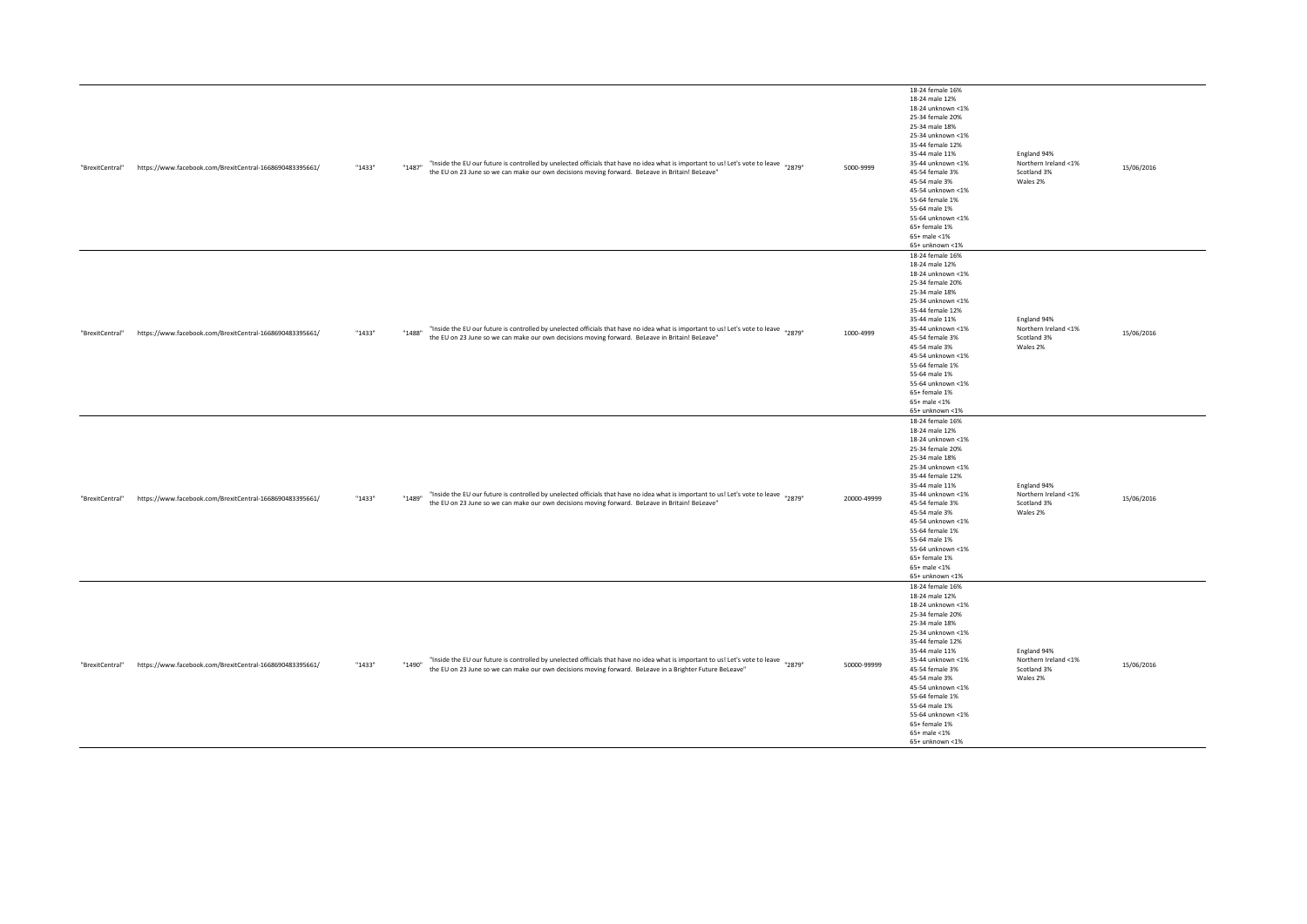| "BrexitCentral" | https://www.facebook.com/BrexitCentral-1668690483395661/ | "1435" | "Did you know that the EU controls over 60% of our regulations? Why do we let them do this? Let's vote to leave the EU "2880"<br>"1491"<br>on 23 June so that we can take back control of our regulations! BeLeave in Britain! BeLeave"          |        | 20000-49999   | 18-24 female 15%<br>18-24 male 12%<br>18-24 unknown <1%<br>25-34 female 23%<br>25-34 male 18%<br>25-34 unknown <1%<br>35-44 female 12%<br>35-44 male 10%<br>35-44 unknown <1%<br>45-54 female 3%<br>45-54 male 2%<br>45-54 unknown <1%<br>55-64 female <1%<br>55-64 male <1%<br>55-64 unknown <1%<br>$65+$ female <1%<br>65+ male <1% | England 96%<br>Northern Ireland <1%<br>Scotland 2%<br>Wales 1% | 15/06/2016 |
|-----------------|----------------------------------------------------------|--------|--------------------------------------------------------------------------------------------------------------------------------------------------------------------------------------------------------------------------------------------------|--------|---------------|---------------------------------------------------------------------------------------------------------------------------------------------------------------------------------------------------------------------------------------------------------------------------------------------------------------------------------------|----------------------------------------------------------------|------------|
| "BrexitCentral" | https://www.facebook.com/BrexitCentral-1668690483395661/ | "1435" | "Did you know that the EU controls over 60% of our regulations? Why do we let them do this? Let's vote to leave the EU<br>"1492"<br>on 23 June so that we can take back control of our regulations! BeLeave in Britain! BeLeave"                 | "2880" | 5000-9999     | 18-24 female 15%<br>18-24 male 12%<br>18-24 unknown <1%<br>25-34 female 23%<br>25-34 male 18%<br>25-34 unknown <1%<br>35-44 female 12%<br>35-44 male 10%<br>35-44 unknown <1%<br>45-54 female 3%<br>45-54 male 2%<br>45-54 unknown <1%<br>55-64 female <1%<br>55-64 male <1%<br>55-64 unknown <1%<br>65+ female <1%<br>65+ male <1%   | England 96%<br>Northern Ireland <1%<br>Scotland 2%<br>Wales 1% | 15/06/2016 |
| "BrexitCentral" | https://www.facebook.com/BrexitCentral-1668690483395661/ | "1435" | "Did you know that the EU controls over 60% of our regulations? Why do we let them do this? Let's vote to leave the EU "2880"<br>"1493"<br>on 23 June so that we can take back control of our regulations! BeLeave in Britain! BeLeave"          |        | 200000-499999 | 18-24 female 15%<br>18-24 male 12%<br>18-24 unknown <1%<br>25-34 female 23%<br>25-34 male 18%<br>25-34 unknown <1%<br>35-44 female 12%<br>35-44 male 10%<br>35-44 unknown <1%<br>45-54 female 3%<br>45-54 male 2%<br>45-54 unknown <1%<br>55-64 female <1%<br>55-64 male <1%<br>55-64 unknown <1%<br>$65+$ female <1%<br>65+ male <1% | England 96%<br>Northern Ireland <1%<br>Scotland 2%<br>Wales 1% | 15/06/2016 |
| "BrexitCentral" | https://www.facebook.com/BrexitCentral-1668690483395661/ | "1435" | "Did you know that the EU controls over 60% of our regulations? Why do we let them do this? Let's vote to leave the EU "2880"<br>"1494"<br>on 23 June so that we can take back control of our regulations! BeLeave in a Brighter Future BeLeave" |        | 100000-199999 | 18-24 female 15%<br>18-24 male 12%<br>18-24 unknown <1%<br>25-34 female 23%<br>25-34 male 18%<br>25-34 unknown <1%<br>35-44 female 12%<br>35-44 male 10%<br>35-44 unknown <1%<br>45-54 female 3%<br>45-54 male 2%<br>45-54 unknown <1%<br>55-64 female <1%<br>55-64 male <1%<br>55-64 unknown <1%<br>$65+$ female <1%<br>65+ male <1% | England 96%<br>Northern Ireland <1%<br>Scotland 2%<br>Wales 1% | 15/06/2016 |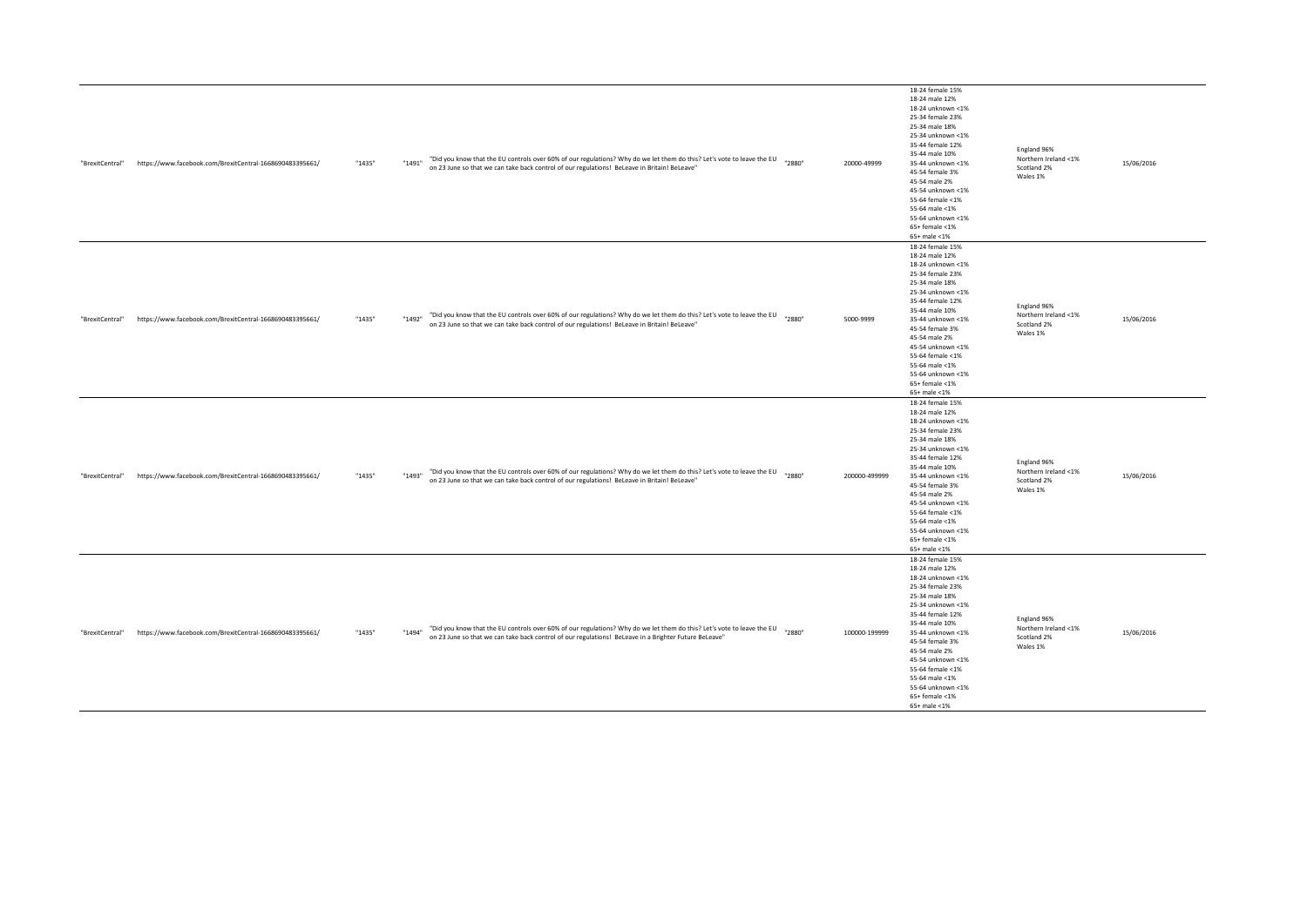| "BrexitCentral" | https://www.facebook.com/BrexitCentral-1668690483395661/ | "61" | BeLeave in Britain! BeLeave"          | "Did you know that inside the EU over 60% of our laws are made from unelected foreign officials. Are they focused on<br>"1495" their priorities or ours? Let's vote to leave the EU on 23 June so we can make our own decisions moving forward.   | "2877" | 20000-49999     | 18-24 female 9%<br>18-24 male 9%<br>18-24 unknown <1%<br>25-34 female 11%<br>25-34 male 12%<br>25-34 unknown <1%<br>35-44 female 10%<br>35-44 male 8%<br>35-44 unknown <1%<br>45-54 female 10%<br>45-54 male 9%<br>45-54 unknown <1%<br>55-64 female 7%<br>55-64 male 6%<br>55-64 unknown <1%<br>65+ female 5%<br>65+ male 4%<br>65+ unknown <1% | England 99%<br>Wales $<$ 1% | 15/06/2016 |
|-----------------|----------------------------------------------------------|------|---------------------------------------|---------------------------------------------------------------------------------------------------------------------------------------------------------------------------------------------------------------------------------------------------|--------|-----------------|--------------------------------------------------------------------------------------------------------------------------------------------------------------------------------------------------------------------------------------------------------------------------------------------------------------------------------------------------|-----------------------------|------------|
| "BrexitCentral" | https://www.facebook.com/BrexitCentral-1668690483395661/ | "61" | BeLeave in Britain! BeLeave"          | "Did you know that inside the EU over 60% of our laws are made from unelected foreign officials. Are they focused on<br>"1496" their priorities or ours? Let's vote to leave the EU on 23 June so we can make our own decisions moving forward.   | "2877" | 1000000-1999999 | 18-24 female 9%<br>18-24 male 9%<br>18-24 unknown <1%<br>25-34 female 11%<br>25-34 male 12%<br>25-34 unknown <1%<br>35-44 female 10%<br>35-44 male 8%<br>35-44 unknown <1%<br>45-54 female 10%<br>45-54 male 9%<br>45-54 unknown <1%<br>55-64 female 7%<br>55-64 male 6%<br>55-64 unknown <1%<br>65+ female 5%<br>65+ male 4%<br>65+ unknown <1% | England 99%<br>Wales <1%    | 15/06/2016 |
| "BrexitCentral" | https://www.facebook.com/BrexitCentral-1668690483395661/ | "61" | BeLeave in a Brighter Future BeLeave" | "Did you know that inside the EU over 60% of our laws are made from unelected foreign officials. Are they focused on<br>"1497" their priorities or ours? Let's vote to leave the EU on 23 June so we can make our own decisions moving forward.   | "2877" | 200000-499999   | 18-24 female 9%<br>18-24 male 9%<br>18-24 unknown <1%<br>25-34 female 11%<br>25-34 male 12%<br>25-34 unknown <1%<br>35-44 female 10%<br>35-44 male 8%<br>35-44 unknown <1%<br>45-54 female 10%<br>45-54 male 9%<br>45-54 unknown <1%<br>55-64 female 7%<br>55-64 male 6%<br>55-64 unknown <1%<br>65+ female 5%<br>65+ male 4%<br>65+ unknown <1% | England 99%<br>Wales $<$ 1% | 15/06/2016 |
| "BrexitCentral" | https://www.facebook.com/BrexitCentral-1668690483395661/ | "64" | BeLeave"                              | "Under EU laws we are unable to create a fair immigration system that helps younger people get jobs in a competitive<br>"1498" market. Let's vote to leave the EU on 23 June so we can make our own decisions moving forward. BeLeave in Britain! | "2878" | 50000-99999     | 18-24 female 10%<br>18-24 male 7%<br>18-24 unknown <1%<br>25-34 female 10%<br>25-34 male 8%<br>25-34 unknown <1%<br>35-44 female 10%<br>35-44 male 7%<br>35-44 unknown <1%<br>45-54 female 11%<br>45-54 male 8%<br>45-54 unknown <1%<br>55-64 female 9%<br>55-64 male 6%<br>55-64 unknown <1%<br>65+ female 7%<br>65+ male 5%<br>65+ unknown <1% | England 99%<br>Wales $<$ 1% | 15/06/2016 |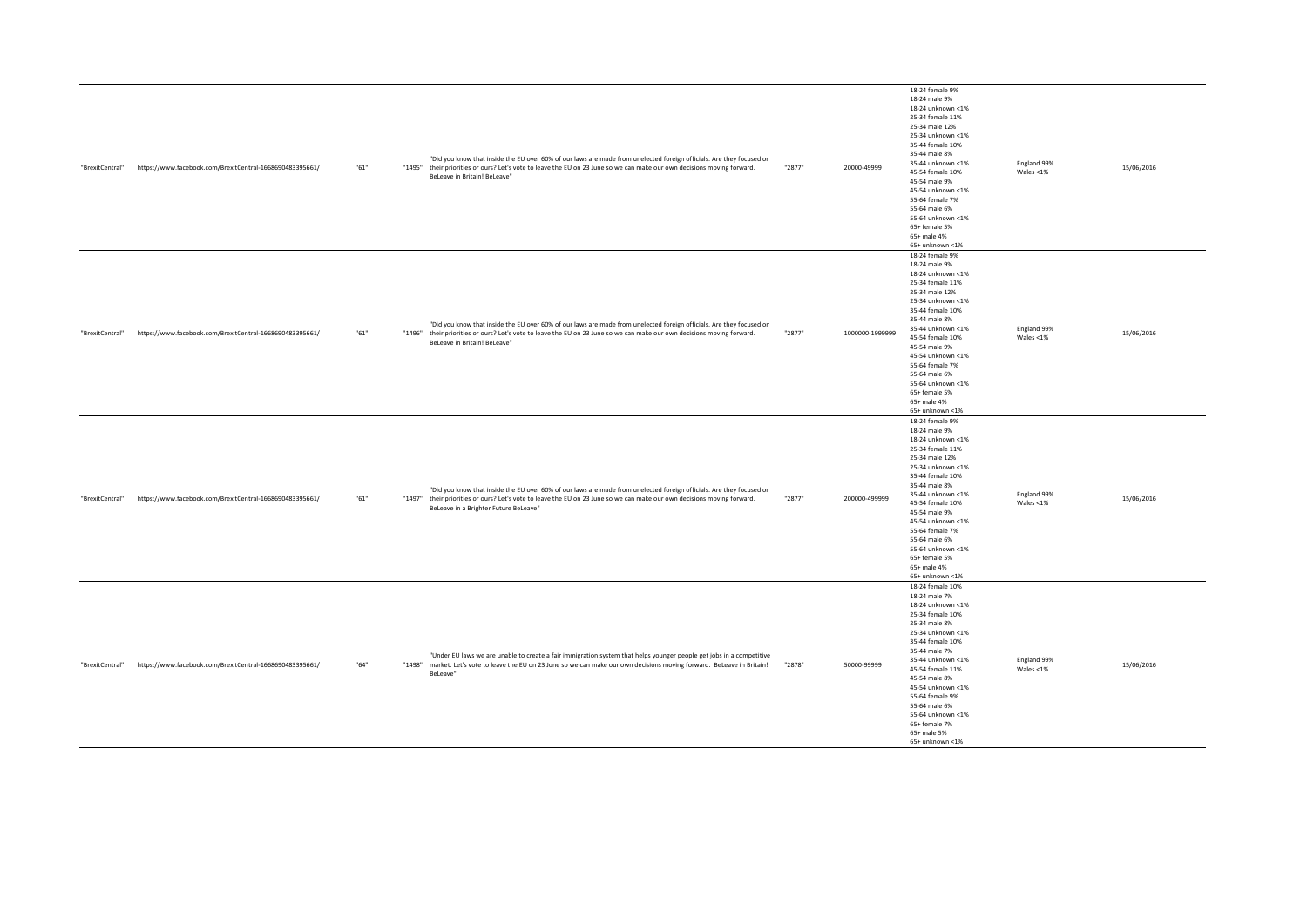| "BrexitCentral" | https://www.facebook.com/BrexitCentral-1668690483395661/ | "64" | "1499" market. Let's vote to leave the EU on 23 June so we can make our own decisions moving forward. BeLeave in Britain!<br>BeLeave" | "Under EU law we are unable to create a fair immigration system that helps younger people get jobs in a competitive                                                                                                                                       | "2878" | 2000000-4999999 | 18-24 female 10%<br>18-24 male 7%<br>18-24 unknown <1%<br>25-34 female 10%<br>25-34 male 8%<br>25-34 unknown <1%<br>35-44 female 10%<br>35-44 male 7%<br>35-44 unknown <1%<br>45-54 female 11%<br>45-54 male 8%<br>45-54 unknown <1%<br>55-64 female 9%<br>55-64 male 6%<br>55-64 unknown <1%<br>65+ female 7%<br>65+ male 5%<br>65+ unknown <1% | England 99%<br>Wales $<$ 1% | 15/06/2016 |
|-----------------|----------------------------------------------------------|------|---------------------------------------------------------------------------------------------------------------------------------------|-----------------------------------------------------------------------------------------------------------------------------------------------------------------------------------------------------------------------------------------------------------|--------|-----------------|--------------------------------------------------------------------------------------------------------------------------------------------------------------------------------------------------------------------------------------------------------------------------------------------------------------------------------------------------|-----------------------------|------------|
| "BrexitCentral" | https://www.facebook.com/BrexitCentral-1668690483395661/ | "64" | Future BeLeave"                                                                                                                       | "Under EU law we are unable to create a fair immigration system that helps younger people get jobs in a competitive<br>"1200" market. Let's vote to leave the EU on 23 June so we can make our own decisions moving forward. BeLeave in a Brighter "2878" |        | 1000000-1999999 | 18-24 female 10%<br>18-24 male 7%<br>18-24 unknown <1%<br>25-34 female 10%<br>25-34 male 8%<br>25-34 unknown <1%<br>35-44 female 10%<br>35-44 male 7%<br>35-44 unknown <1%<br>45-54 female 11%<br>45-54 male 8%<br>45-54 unknown <1%<br>55-64 female 9%<br>55-64 male 6%<br>55-64 unknown <1%<br>65+ female 7%<br>65+ male 5%<br>65+ unknown <1% | England 99%<br>Wales <1%    | 15/06/2016 |
| "BrexitCentral" | https://www.facebook.com/BrexitCentral-1668690483395661/ | "66" | "1501"<br>on 23 June so that we can take back control of our regulations! BeLeave in Britain! BeLeave"                                | "Did you know that the EU controls over 60% of our regulations? Why do we let them do this? Let's vote to leave the EU "2880"                                                                                                                             |        | 200000-499999   | 18-24 female 9%<br>18-24 male 7%<br>18-24 unknown <1%<br>25-34 female 12%<br>25-34 male 10%<br>25-34 unknown <1%<br>35-44 female 8%<br>35-44 male 7%<br>35-44 unknown <1%<br>45-54 female 10%<br>45-54 male 8%<br>45-54 unknown <1%<br>55-64 female 8%<br>55-64 male 5%<br>55-64 unknown <1%<br>65+ female 9%<br>65+ male 5%<br>65+ unknown <1%  | England 99%<br>Wales <1%    | 15/06/2016 |
| "BrexitCentral" | https://www.facebook.com/BrexitCentral-1668690483395661/ | "66" | "1502"<br>on 23 June so that we can take back control of our regulations! BeLeave in a Brighter Future BeLeave"                       | "Did you know that the EU controls over 60% of our regulations? Why do we let them do this? Let's vote to leave the EU                                                                                                                                    | "2880" | 500000-999999   | 18-24 female 9%<br>18-24 male 7%<br>18-24 unknown <1%<br>25-34 female 12%<br>25-34 male 10%<br>25-34 unknown <1%<br>35-44 female 8%<br>35-44 male 7%<br>35-44 unknown <1%<br>45-54 female 10%<br>45-54 male 8%<br>45-54 unknown <1%<br>55-64 female 8%<br>55-64 male 5%<br>55-64 unknown <1%<br>65+ female 9%<br>65+ male 5%<br>65+ unknown <1%  | England 99%<br>Wales <1%    | 15/06/2016 |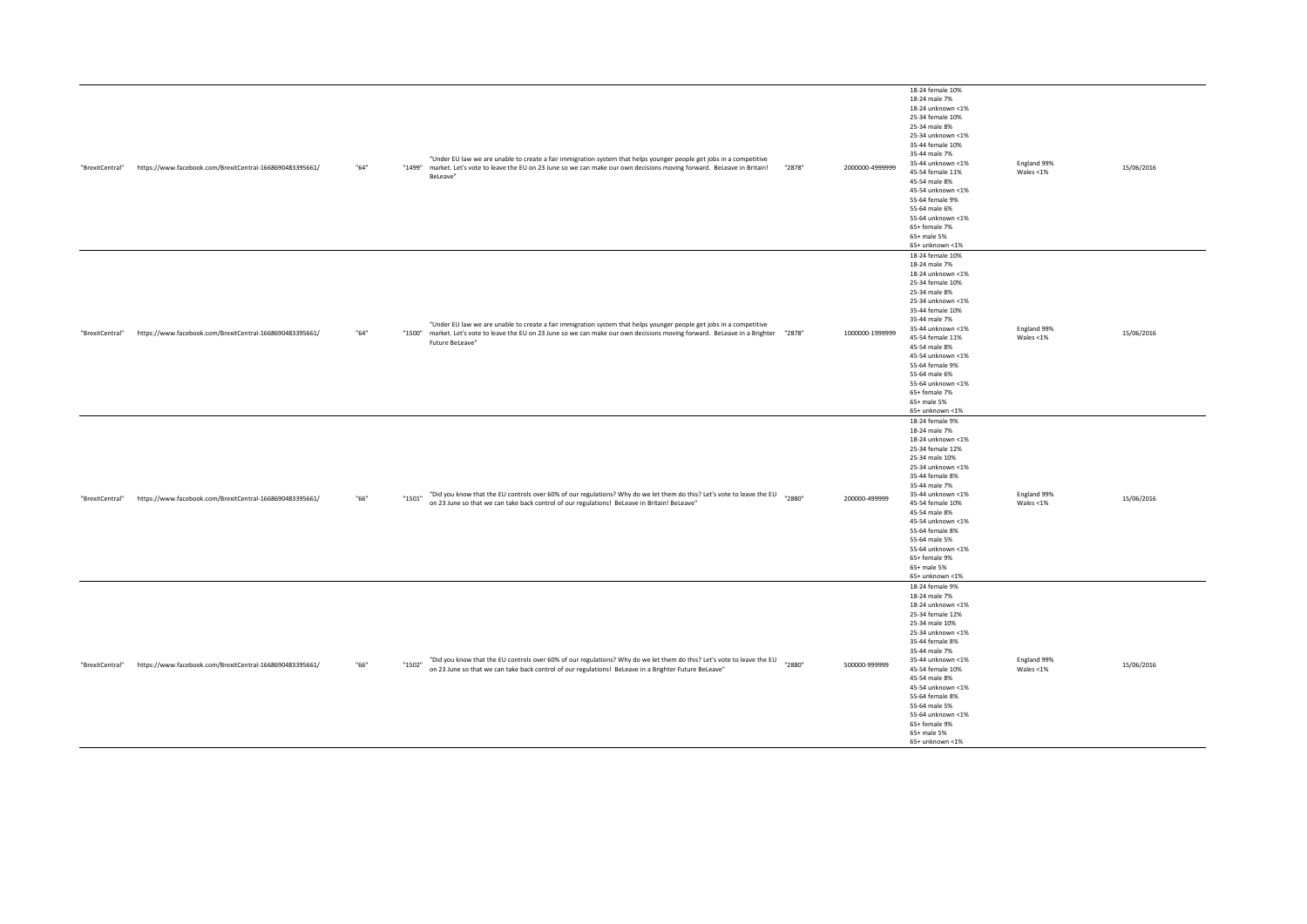| "BrexitCentral" | https://www.facebook.com/BrexitCentral-1668690483395661/ | "1436" | "Inside the EU our future is in controlled by unelected officials that have no idea what is important to us! Let's vote to<br>"1503"<br>"2879"<br>leave the EU on 23 June so we can make our own decisions moving forward. BeLeave in Britain! BeLeave"    | 20000-49999     | 18-24 female 11%<br>18-24 male 9%<br>18-24 unknown <1%<br>25-34 female 11%<br>25-34 male 9%<br>25-34 unknown <1%<br>35-44 female 9%<br>35-44 male 7%<br>35-44 unknown <1%<br>45-54 female 11%<br>45-54 male 8%<br>45-54 unknown <1%<br>55-64 female 8%<br>55-64 male 5%<br>55-64 unknown <1%<br>65+ female 6%<br>65+ male 4%<br>65+ unknown <1% | England 99%<br>Wales <1%    | 15/06/2016 |
|-----------------|----------------------------------------------------------|--------|------------------------------------------------------------------------------------------------------------------------------------------------------------------------------------------------------------------------------------------------------------|-----------------|-------------------------------------------------------------------------------------------------------------------------------------------------------------------------------------------------------------------------------------------------------------------------------------------------------------------------------------------------|-----------------------------|------------|
| "BrexitCentral" | https://www.facebook.com/BrexitCentral-1668690483395661/ | "1436" | "Inside the EU our future is in controlled by unelected officials that have no idea what is important to us! Let's vote to<br>"2879"<br>"1504"<br>leave the EU on 23 June so we can make our own decisions moving forward. BeLeave in Britain! BeLeave"    | 1000-4999       | 18-24 female 11%<br>18-24 male 9%<br>18-24 unknown <1%<br>25-34 female 11%<br>25-34 male 9%<br>25-34 unknown <1%<br>35-44 female 9%<br>35-44 male 7%<br>35-44 unknown <1%<br>45-54 female 11%<br>45-54 male 8%<br>45-54 unknown <1%<br>55-64 female 8%<br>55-64 male 5%<br>55-64 unknown <1%<br>65+ female 6%<br>65+ male 4%<br>65+ unknown <1% | England 99%<br>Wales $<$ 1% | 15/06/2016 |
| "BrexitCentral" | https://www.facebook.com/BrexitCentral-1668690483395661/ | "1436" | "Inside the EU our future is controlled by unelected officials that have no idea what is important to us! Let's vote to leave "2879"<br>"1505"<br>the EU on 23 June so we can make our own decisions moving forward. BeLeave in Britain! BeLeave"          | 1000000-1999999 | 18-24 female 11%<br>18-24 male 9%<br>18-24 unknown <1%<br>25-34 female 11%<br>25-34 male 9%<br>25-34 unknown <1%<br>35-44 female 9%<br>35-44 male 7%<br>35-44 unknown <1%<br>45-54 female 11%<br>45-54 male 8%<br>45-54 unknown <1%<br>55-64 female 8%<br>55-64 male 5%<br>55-64 unknown <1%<br>65+ female 6%<br>65+ male 4%<br>65+ unknown <1% | England 99%<br>Wales <1%    | 15/06/2016 |
| "BrexitCentral" | https://www.facebook.com/BrexitCentral-1668690483395661/ | "1436" | "Inside the EU our future is controlled by unelected officials that have no idea what is important to us! Let's vote to leave "2879"<br>"1506"<br>the EU on 23 June so we can make our own decisions moving forward. BeLeave in a Brighter Future BeLeave" | 2000000-4999999 | 18-24 female 11%<br>18-24 male 9%<br>18-24 unknown <1%<br>25-34 female 11%<br>25-34 male 9%<br>25-34 unknown <1%<br>35-44 female 9%<br>35-44 male 7%<br>35-44 unknown <1%<br>45-54 female 11%<br>45-54 male 8%<br>45-54 unknown <1%<br>55-64 female 8%<br>55-64 male 5%<br>55-64 unknown <1%<br>65+ female 6%<br>65+ male 4%<br>65+ unknown <1% | England 99%<br>Wales <1%    | 15/06/2016 |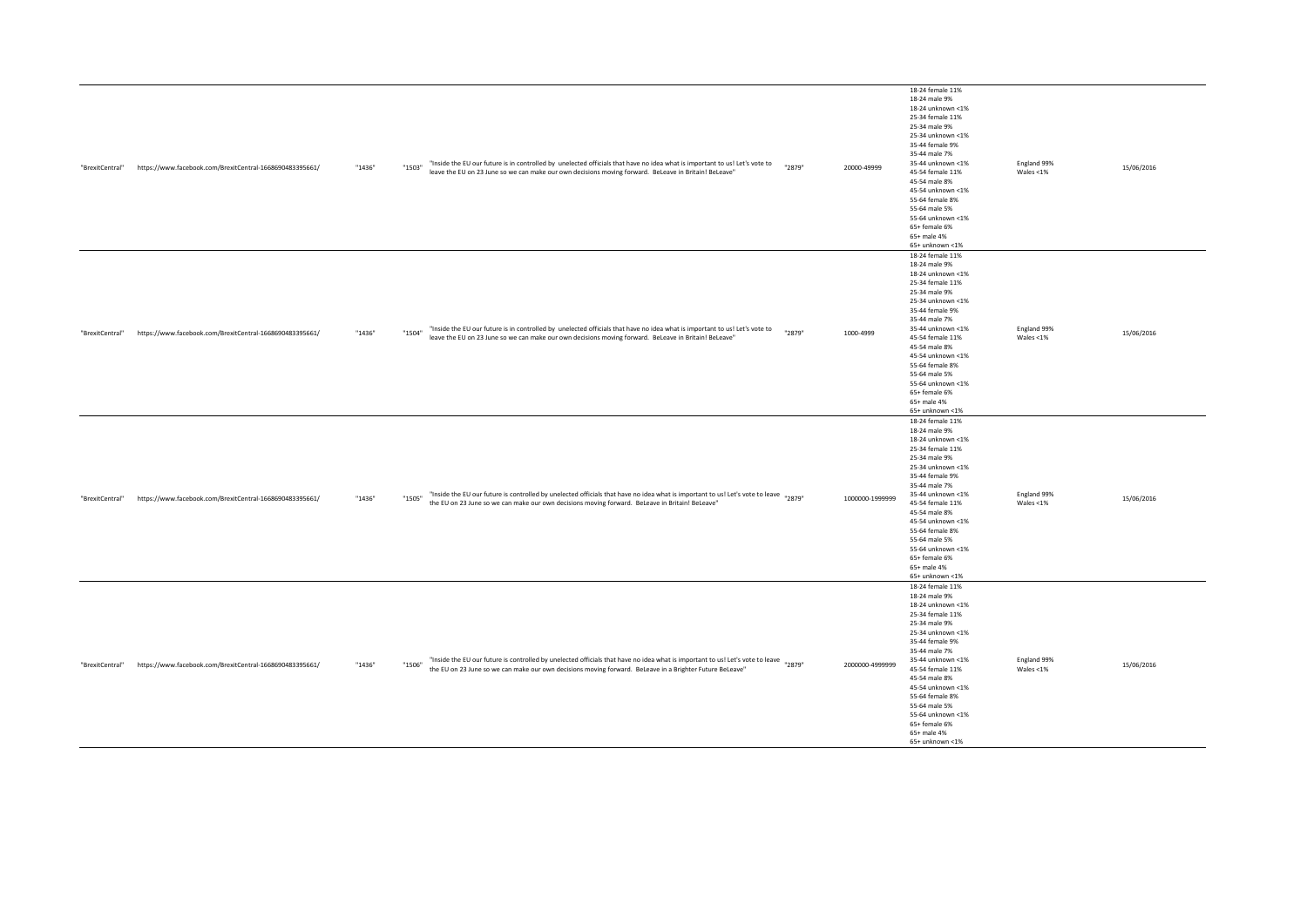| "BrexitCentral" | https://www.facebook.com/BrexitCentral-1668690483395661/ | "72" | "Inside the EU, we are powerless to control our nation's future. Isn't it time we chart our own destiny and chase the<br>"1507" opportunities we know will make Britain successful? Let's vote to leave the EU on 23 June so we can have a clear and<br>prosperous future! BeLeave in Britain! BeLeave"                 | 200000-499999<br>"2881"   | 18-24 female 8%<br>18-24 male 8%<br>18-24 unknown <1%<br>25-34 female 9%<br>25-34 male 9%<br>25-34 unknown <1%<br>35-44 female 8%<br>35-44 male 7%<br>35-44 unknown <1%<br>45-54 female 12%<br>45-54 male 8%<br>45-54 unknown <1%<br>55-64 female 10%<br>55-64 male 6%<br>55-64 unknown <1%<br>65+ female 9%<br>65+ male 5%<br>65+ unknown <1% | England 99%<br>Wales $<$ 1% | 16/06/2016 |
|-----------------|----------------------------------------------------------|------|-------------------------------------------------------------------------------------------------------------------------------------------------------------------------------------------------------------------------------------------------------------------------------------------------------------------------|---------------------------|------------------------------------------------------------------------------------------------------------------------------------------------------------------------------------------------------------------------------------------------------------------------------------------------------------------------------------------------|-----------------------------|------------|
| "BrexitCentral" | https://www.facebook.com/BrexitCentral-1668690483395661/ | "72" | "Inside the EU, we are powerless to control our nation's future. Isn't it time we chart our own destiny and chase the<br>"1508" opportunities we know will make Britain successful? Let's vote to leave the EU on 23 June so we can have a clear and<br>prosperous future! BeLeave in a Brighter Future BeLeave"        | "2881"<br>1000000-1999999 | 18-24 female 8%<br>18-24 male 8%<br>18-24 unknown <1%<br>25-34 female 9%<br>25-34 male 9%<br>25-34 unknown <1%<br>35-44 female 8%<br>35-44 male 7%<br>35-44 unknown <1%<br>45-54 female 12%<br>45-54 male 8%<br>45-54 unknown <1%<br>55-64 female 10%<br>55-64 male 6%<br>55-64 unknown <1%<br>65+ female 9%<br>65+ male 5%<br>65+ unknown <1% | England 99%<br>Wales <1%    | 16/06/2016 |
| "BrexitCentral" | https://www.facebook.com/BrexitCentral-1668690483395661/ | "74" | "Outside of the EU we will become a prosperous and competitive nation that is equipped to lead on a global stage. Let's<br>"1509" stop EU regulators from controlling our great nation! Let's vote to leave the EU on 23 June so we can make our own<br>decisions moving forward. BeLeave in Britain! BeLeave"          | 2000000-4999999<br>"2882" | 18-24 female 7%<br>18-24 male 7%<br>18-24 unknown <1%<br>25-34 female 9%<br>25-34 male 9%<br>25-34 unknown <1%<br>35-44 female 8%<br>35-44 male 7%<br>35-44 unknown <1%<br>45-54 female 11%<br>45-54 male 10%<br>45-54 unknown <1%<br>55-64 female 8%<br>55-64 male 7%<br>55-64 unknown <1%<br>65+ female 8%<br>65+ male 6%<br>65+ unknown <1% | England 99%<br>Wales 1%     | 16/06/2016 |
| "BrexitCentral" | https://www.facebook.com/BrexitCentral-1668690483395661/ | "74" | "Outside of the EU we will become a prosperous and competitive nation that is equipped to lead on a global stage. Let's<br>"1510" stop EU regulators from controlling our great nation! Let's vote to leave the EU on 23 June so we can make our own<br>decisions moving forward. BeLeave in a Brighter Future BeLeave" | 1000000-1999999<br>"2882" | 18-24 female 7%<br>18-24 male 7%<br>18-24 unknown <1%<br>25-34 female 9%<br>25-34 male 9%<br>25-34 unknown <1%<br>35-44 female 8%<br>35-44 male 7%<br>35-44 unknown <1%<br>45-54 female 11%<br>45-54 male 10%<br>45-54 unknown <1%<br>55-64 female 8%<br>55-64 male 7%<br>55-64 unknown <1%<br>65+ female 8%<br>65+ male 6%<br>65+ unknown <1% | England 99%<br>Wales 1%     | 16/06/2016 |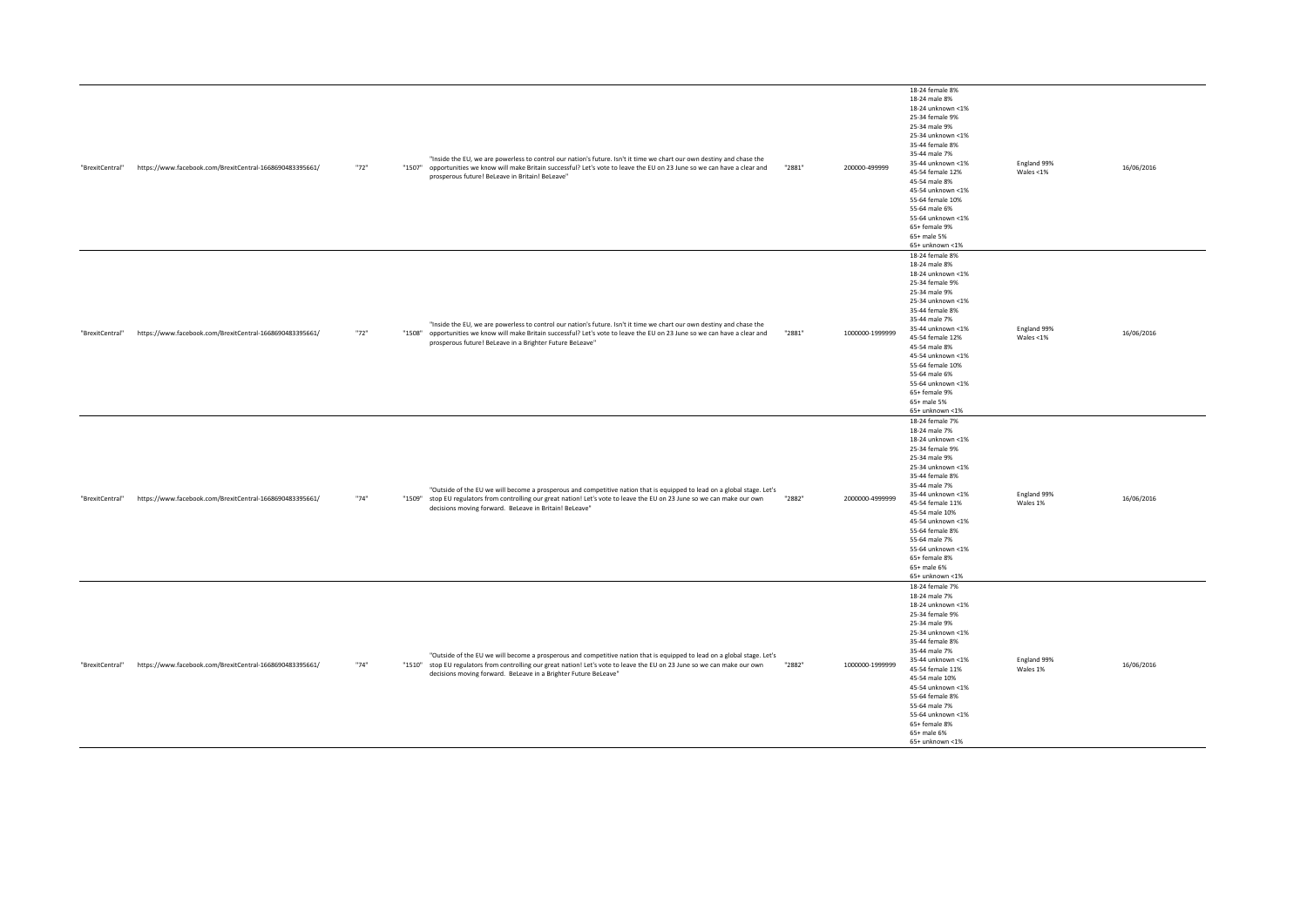| "BrexitCentral" | https://www.facebook.com/BrexitCentral-1668690483395661/ | "77" | "Inside the EU our future is in controlled by unelected officials that have no idea what is important to us! Shouldn't we<br>"1283" be in control of our future? Let's vote to leave the EU on 23 June so we can have a clear and prosperous future! BeLeave "2883"<br>in Britain! BeLeave"                           |        | 20000-49999     | 18-24 female 10%<br>18-24 male 8%<br>18-24 unknown <1%<br>25-34 female 12%<br>25-34 male 10%<br>25-34 unknown <1%<br>35-44 female 8%<br>35-44 male 7%<br>35-44 unknown <1%<br>45-54 female 9%<br>45-54 male 9%<br>45-54 unknown <1%<br>55-64 female 7%<br>55-64 male 6%<br>55-64 unknown <1%<br>65+ female 6%<br>65+ male 6%<br>65+ unknown <1% | England 99%<br>Wales <1%    | 16/06/2016 |
|-----------------|----------------------------------------------------------|------|-----------------------------------------------------------------------------------------------------------------------------------------------------------------------------------------------------------------------------------------------------------------------------------------------------------------------|--------|-----------------|-------------------------------------------------------------------------------------------------------------------------------------------------------------------------------------------------------------------------------------------------------------------------------------------------------------------------------------------------|-----------------------------|------------|
| "BrexitCentral" | https://www.facebook.com/BrexitCentral-1668690483395661/ | "77" | "Inside the EU our future is controlled by unelected officials that have no idea what is important to us! Shouldn't we be<br>"1512" in control of our future? Let's vote to leave the EU on 23 June so we can have a clear and prosperous future! BeLeave in<br>Britain! BeLeave"                                     | "2883" | 200000-499999   | 18-24 female 10%<br>18-24 male 8%<br>18-24 unknown <1%<br>25-34 female 12%<br>25-34 male 10%<br>25-34 unknown <1%<br>35-44 female 8%<br>35-44 male 7%<br>35-44 unknown <1%<br>45-54 female 9%<br>45-54 male 9%<br>45-54 unknown <1%<br>55-64 female 7%<br>55-64 male 6%<br>55-64 unknown <1%<br>65+ female 6%<br>65+ male 6%<br>65+ unknown <1% | England 99%<br>Wales <1%    | 16/06/2016 |
| "BrexitCentral" | https://www.facebook.com/BrexitCentral-1668690483395661/ | "77" | "Inside the EU our future is controlled by unelected officials that have no idea what is important to us! Shouldn't we be<br>"1283" in control of our future? Let's vote to leave the EU on 23 June so we can have a clear and prosperous future! BeLeave in a "2883"<br>Brighter Future BeLeave"                     |        | 500000-999999   | 18-24 female 10%<br>18-24 male 8%<br>18-24 unknown <1%<br>25-34 female 12%<br>25-34 male 10%<br>25-34 unknown <1%<br>35-44 female 8%<br>35-44 male 7%<br>35-44 unknown <1%<br>45-54 female 9%<br>45-54 male 9%<br>45-54 unknown <1%<br>55-64 female 7%<br>55-64 male 6%<br>55-64 unknown <1%<br>65+ female 6%<br>65+ male 6%<br>65+ unknown <1% | England 99%<br>Wales <1%    | 16/06/2016 |
| "BrexitCentral" | https://www.facebook.com/BrexitCentral-1668690483395661/ | "79" | "Under EU regulations we are unable to pave a prosperous path for our nation's future. Isn't it time we became an<br>"12884" independent power again and reclaim our national sovereignty? Let's vote to leave the EU on 23 June so we can have a "2884"<br>clear and prosperous future! BeLeave in Britain! BeLeave" |        | 2000000-4999999 | 18-24 female 9%<br>18-24 male 7%<br>18-24 unknown <1%<br>25-34 female 10%<br>25-34 male 9%<br>25-34 unknown <1%<br>35-44 female 8%<br>35-44 male 7%<br>35-44 unknown <1%<br>45-54 female 10%<br>45-54 male 9%<br>45-54 unknown <1%<br>55-64 female 9%<br>55-64 male 7%<br>55-64 unknown <1%<br>65+ female 8%<br>65+ male 5%<br>65+ unknown <1%  | England 99%<br>Wales $<$ 1% | 16/06/2016 |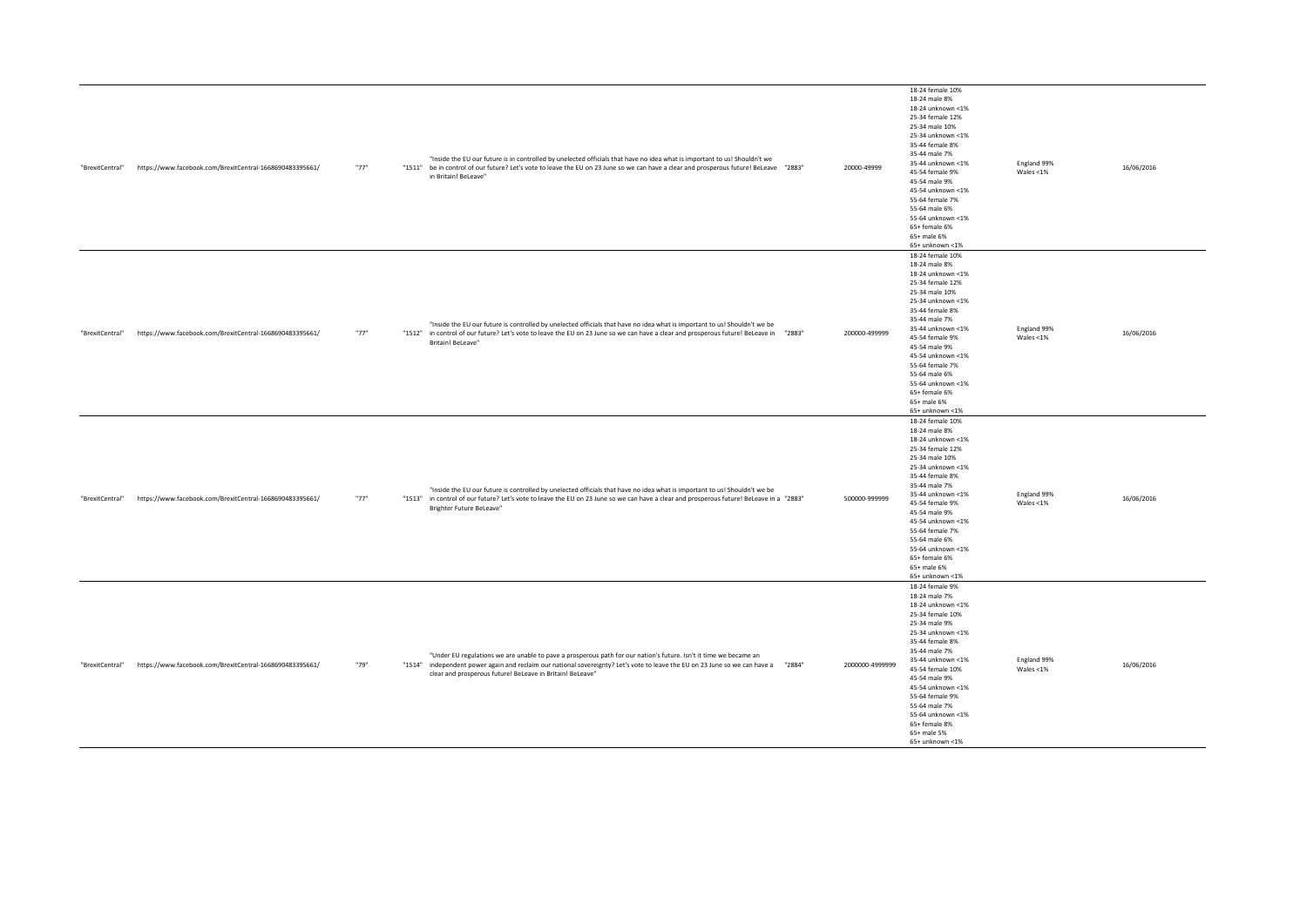| "BrexitCentral" | https://www.facebook.com/BrexitCentral-1668690483395661/ | "79" | "Under EU regulations we are unable to pave a prosperous path for our nation's future. Isn't it time we became an<br>"1515" independent power again and reclaim our national sovereignty? Let's vote to leave the EU on 23 June so we can have a "2884"<br>clear and prosperous future! BeLeave in a Brighter Future BeLeave" |        | 2000000-4999999 | 18-24 female 9%<br>18-24 male 7%<br>18-24 unknown <1%<br>25-34 female 10%<br>25-34 male 9%<br>25-34 unknown <1%<br>35-44 female 8%<br>35-44 male 7%<br>35-44 unknown <1%<br>45-54 female 10%<br>45-54 male 9%<br>45-54 unknown <1%<br>55-64 female 9%<br>55-64 male 7%<br>55-64 unknown <1%<br>65+ female 8%<br>65+ male 5%<br>65+ unknown <1%   | England 99%<br>Wales $<$ 1%                    | 16/06/2016 |
|-----------------|----------------------------------------------------------|------|-------------------------------------------------------------------------------------------------------------------------------------------------------------------------------------------------------------------------------------------------------------------------------------------------------------------------------|--------|-----------------|--------------------------------------------------------------------------------------------------------------------------------------------------------------------------------------------------------------------------------------------------------------------------------------------------------------------------------------------------|------------------------------------------------|------------|
| "BrexitCentral" | https://www.facebook.com/BrexitCentral-1668690483395661/ | "85" | "Inside the EU, we are powerless to control our nation's future. Isn't it time we chart our own destiny and chase the<br>"1516" opportunities we know will make Britain successful? Let's vote to leave the EU on 23 June so we can have a clear and<br>prosperous future! BeLeave in Britain! BeLeave"                       | "2881" | 1000-4999       | 18-24 female 10%<br>18-24 male 11%<br>18-24 unknown <1%<br>25-34 female 13%<br>25-34 male 13%<br>25-34 unknown <1%<br>35-44 female 8%<br>35-44 male 9%<br>35-44 unknown <1%<br>45-54 female 5%<br>45-54 male 7%<br>45-54 unknown <1%<br>55-64 female 5%<br>55-64 male 6%<br>55-64 unknown <1%<br>65+ female 7%<br>65+ male 7%<br>65+ unknown <1% | England 96%<br>Northern Ireland 1%<br>Wales 3% | 16/06/2016 |
| "BrexitCentral" | https://www.facebook.com/BrexitCentral-1668690483395661/ | "85" | "Inside the EU, we are powerless to control our nation's future. Isn't it time we chart our own destiny and chase the<br>"1517" opportunities we know will make Britain successful? Let's vote to leave the EU on 23 June so we can have a clear and<br>prosperous future! BeLeave in Britain! BeLeave"                       | "2881" | 200000-499999   | 18-24 female 10%<br>18-24 male 11%<br>18-24 unknown <1%<br>25-34 female 13%<br>25-34 male 13%<br>25-34 unknown <1%<br>35-44 female 8%<br>35-44 male 9%<br>35-44 unknown <1%<br>45-54 female 5%<br>45-54 male 7%<br>45-54 unknown <1%<br>55-64 female 5%<br>55-64 male 6%<br>55-64 unknown <1%<br>65+ female 7%<br>65+ male 7%<br>65+ unknown <1% | England 96%<br>Northern Ireland 1%<br>Wales 3% | 16/06/2016 |
| "BrexitCentral" | https://www.facebook.com/BrexitCentral-1668690483395661/ | "85" | "Inside the EU, we are powerless to control our nation's future. Isn't it time we chart our own destiny and chase the<br>"1518" opportunities we know will make Britain successful? Let's vote to leave the EU on 23 June so we can have a clear and<br>prosperous future! BeLeave in a Brighter Future BeLeave"              | "2881" | 500000-999999   | 18-24 female 10%<br>18-24 male 11%<br>18-24 unknown <1%<br>25-34 female 13%<br>25-34 male 13%<br>25-34 unknown <1%<br>35-44 female 8%<br>35-44 male 9%<br>35-44 unknown <1%<br>45-54 female 5%<br>45-54 male 7%<br>45-54 unknown <1%<br>55-64 female 5%<br>55-64 male 6%<br>55-64 unknown <1%<br>65+ female 7%<br>65+ male 7%<br>65+ unknown <1% | England 96%<br>Northern Ireland 1%<br>Wales 3% | 16/06/2016 |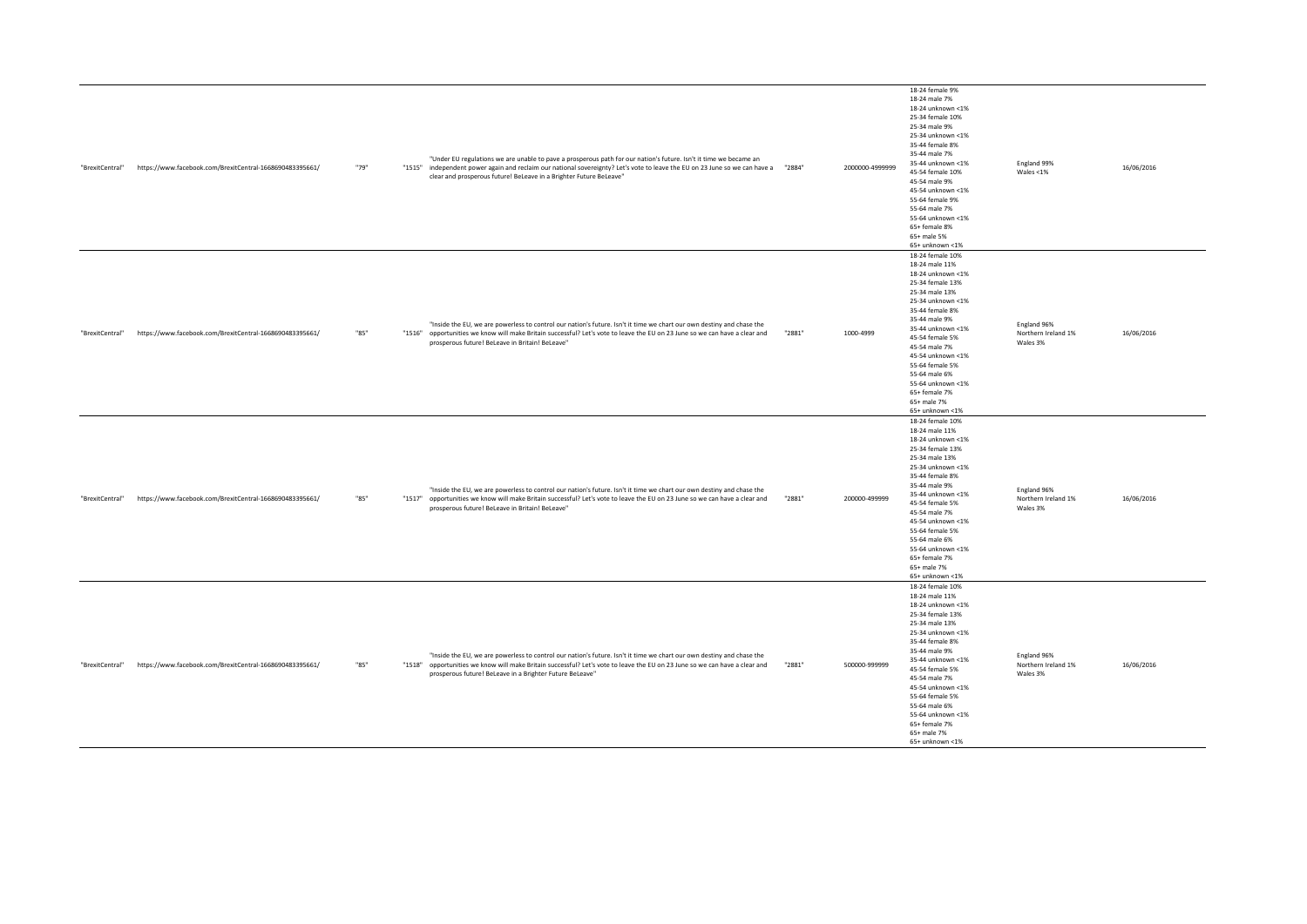| "BrexitCentral" | https://www.facebook.com/BrexitCentral-1668690483395661/ | "85" | "Inside the EU, we are powerless to control our nation's future. Isn't it time we chart our own destiny and chase the<br>"1519" opportunities we know will make Britain successful? Let's vote to leave the EU on 23 June so we can have a clear and<br>prosperous future! BeLeave in a Brighter Future BeLeave"             | "2881" | 1000000-1999999 | 18-24 female 10%<br>18-24 male 11%<br>18-24 unknown <1%<br>25-34 female 13%<br>25-34 male 13%<br>25-34 unknown <1%<br>35-44 female 8%<br>35-44 male 9%<br>35-44 unknown <1%<br>45-54 female 5%<br>45-54 male 7%<br>45-54 unknown <1%<br>55-64 female 5%<br>55-64 male 6%<br>55-64 unknown <1%<br>65+ female 7%<br>65+ male 7%<br>65+ unknown <1% | England 96%<br>Northern Ireland 1%<br>Wales 3% | 16/06/2016 |
|-----------------|----------------------------------------------------------|------|------------------------------------------------------------------------------------------------------------------------------------------------------------------------------------------------------------------------------------------------------------------------------------------------------------------------------|--------|-----------------|--------------------------------------------------------------------------------------------------------------------------------------------------------------------------------------------------------------------------------------------------------------------------------------------------------------------------------------------------|------------------------------------------------|------------|
| "BrexitCentral" | https://www.facebook.com/BrexitCentral-1668690483395661/ | "85" | "Inside the EU, we are powerless to control our nation's future. Isn't it time we chart our own destiny and chase the<br>"1281" opportunities we know will make Britain successful? Let's vote to leave the EU today, 23 June, so we can have a clear and "2881"<br>prosperous future! BeLeave in a Brighter Future BeLeave" |        | 20000-49999     | 18-24 female 10%<br>18-24 male 11%<br>18-24 unknown <1%<br>25-34 female 13%<br>25-34 male 13%<br>25-34 unknown <1%<br>35-44 female 8%<br>35-44 male 9%<br>35-44 unknown <1%<br>45-54 female 5%<br>45-54 male 7%<br>45-54 unknown <1%<br>55-64 female 5%<br>55-64 male 6%<br>55-64 unknown <1%<br>65+ female 7%<br>65+ male 7%<br>65+ unknown <1% | England 96%<br>Northern Ireland 1%<br>Wales 3% | 16/06/2016 |
| "BrexitCentral" | https://www.facebook.com/BrexitCentral-1668690483395661/ | "85" | "Inside the EU, we are powerless to control our nation's future. Isn't it time we chart our own destiny and chase the<br>"1521" opportunities we know will make Britain successful? Let's vote to leave the EU today, 23 June, so we can have a clear and "2881"<br>prosperous future! BeLeave in a Brighter Future BeLeave" |        | 100000-199999   | 18-24 female 10%<br>18-24 male 11%<br>18-24 unknown <1%<br>25-34 female 13%<br>25-34 male 13%<br>25-34 unknown <1%<br>35-44 female 8%<br>35-44 male 9%<br>35-44 unknown <1%<br>45-54 female 5%<br>45-54 male 7%<br>45-54 unknown <1%<br>55-64 female 5%<br>55-64 male 6%<br>55-64 unknown <1%<br>65+ female 7%<br>65+ male 7%<br>65+ unknown <1% | England 96%<br>Northern Ireland 1%<br>Wales 3% | 16/06/2016 |
| "BrexitCentral" | https://www.facebook.com/BrexitCentral-1668690483395661/ | "91" | "Outside of the EU we will become a prosperous and competitive nation that is equipped to lead on a global stage. Let's<br>"1522" stop EU regulators from controlling our great nation! Let's vote to leave the EU on 23 June so we can make our own<br>decisions moving forward. BeLeave in Britain! BeLeave"               | "2882" | 1000-4999       | 18-24 female 8%<br>18-24 male 11%<br>18-24 unknown <1%<br>25-34 female 10%<br>25-34 male 12%<br>25-34 unknown <1%<br>35-44 female 7%<br>35-44 male 8%<br>35-44 unknown <1%<br>45-54 female 6%<br>45-54 male 8%<br>45-54 unknown <1%<br>55-64 female 7%<br>55-64 male 7%<br>55-64 unknown <1%<br>65+ female 9%<br>65+ male 7%<br>65+ unknown <1%  | England 95%<br>Northern Ireland 1%<br>Wales 4% | 16/06/2016 |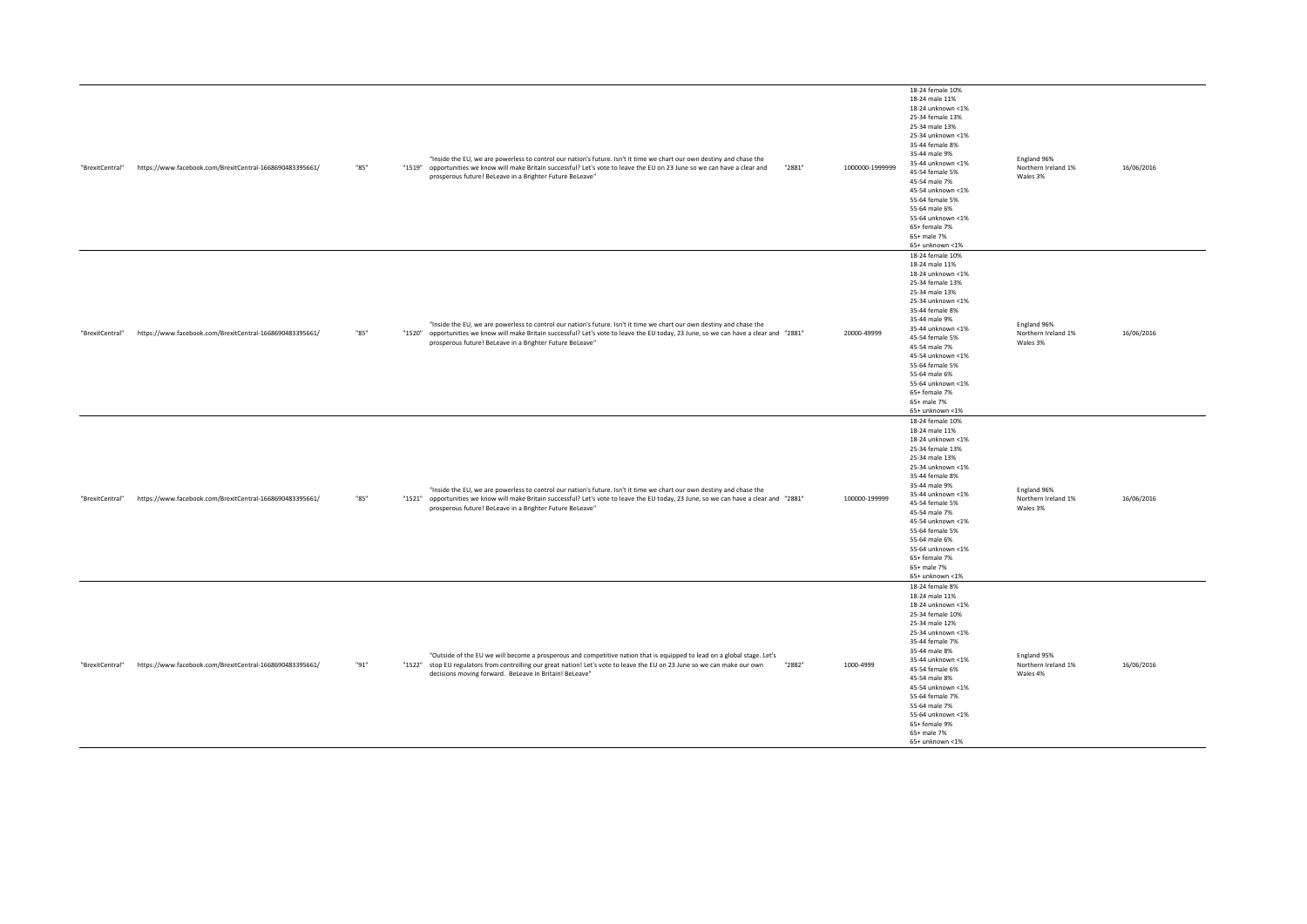| "BrexitCentral" | https://www.facebook.com/BrexitCentral-1668690483395661/ | "91" | "Outside of the EU we will become a prosperous and competitive nation that is equipped to lead on a global stage. Let's<br>"1523" stop EU regulators from controlling our great nation! Let's vote to leave the EU on 23 June so we can make our own                                                                      | "2882" | 50000-99999     | 18-24 female 8%<br>18-24 male 11%<br>18-24 unknown <1%<br>25-34 female 10%<br>25-34 male 12%<br>25-34 unknown <1%<br>35-44 female 7%<br>35-44 male 8%<br>35-44 unknown <1%<br>45-54 female 6%                                                                                                                                                   | England 95%<br>Northern Ireland 1%             | 16/06/2016 |
|-----------------|----------------------------------------------------------|------|---------------------------------------------------------------------------------------------------------------------------------------------------------------------------------------------------------------------------------------------------------------------------------------------------------------------------|--------|-----------------|-------------------------------------------------------------------------------------------------------------------------------------------------------------------------------------------------------------------------------------------------------------------------------------------------------------------------------------------------|------------------------------------------------|------------|
|                 |                                                          |      | decisions moving forward. BeLeave in Britain! BeLeave"                                                                                                                                                                                                                                                                    |        |                 | 45-54 male 8%<br>45-54 unknown <1%<br>55-64 female 7%<br>55-64 male 7%<br>55-64 unknown <1%<br>65+ female 9%<br>65+ male 7%<br>65+ unknown <1%<br>18-24 female 8%                                                                                                                                                                               | Wales 4%                                       |            |
| "BrexitCentral" | https://www.facebook.com/BrexitCentral-1668690483395661/ | "91" | "Outside of the EU we will become a prosperous and competitive nation that is equipped to lead on a global stage. Let's<br>"1524" stop EU regulators from controlling our great nation! Let's vote to leave the EU on 23 June so we can make our own<br>decisions moving forward. BeLeave in a Brighter Future BeLeave"   | "2882" | 200000-499999   | 18-24 male 11%<br>18-24 unknown <1%<br>25-34 female 10%<br>25-34 male 12%<br>25-34 unknown <1%<br>35-44 female 7%<br>35-44 male 8%<br>35-44 unknown <1%<br>45-54 female 6%<br>45-54 male 8%<br>45-54 unknown <1%<br>55-64 female 7%<br>55-64 male 7%<br>55-64 unknown <1%<br>65+ female 9%<br>65+ male 7%<br>65+ unknown <1%                    | England 95%<br>Northern Ireland 1%<br>Wales 4% | 16/06/2016 |
| "BrexitCentral" | https://www.facebook.com/BrexitCentral-1668690483395661/ | "91" | "Outside of the EU we will become a prosperous and competitive nation that is equipped to lead on a global stage. Let's<br>"1525" stop EU regulators from controlling our great nation! Let's vote to leave the EU on 23 June so we can make our own<br>decisions moving forward. BeLeave in a Brighter Future BeLeave"   | "2882" | 1000000-1999999 | 18-24 female 8%<br>18-24 male 11%<br>18-24 unknown <1%<br>25-34 female 10%<br>25-34 male 12%<br>25-34 unknown <1%<br>35-44 female 7%<br>35-44 male 8%<br>35-44 unknown <1%<br>45-54 female 6%<br>45-54 male 8%<br>45-54 unknown <1%<br>55-64 female 7%<br>55-64 male 7%<br>55-64 unknown <1%<br>65+ female 9%<br>65+ male 7%<br>65+ unknown <1% | England 95%<br>Northern Ireland 1%<br>Wales 4% | 16/06/2016 |
| "BrexitCentral" | https://www.facebook.com/BrexitCentral-1668690483395661/ | "91" | "Outside of the EU we will become a prosperous and competitive nation that is equipped to lead on a global stage. Let's<br>"1526" stop EU regulators from controlling our great nation! Let's vote to leave the EU today, 23 June, so we can have a clear<br>and prosperous future! BeLeave in a Brighter Future BeLeave" | "2882" | 20000-49999     | 18-24 female 8%<br>18-24 male 11%<br>18-24 unknown <1%<br>25-34 female 10%<br>25-34 male 12%<br>25-34 unknown <1%<br>35-44 female 7%<br>35-44 male 8%<br>35-44 unknown <1%<br>45-54 female 6%<br>45-54 male 8%<br>45-54 unknown <1%<br>55-64 female 7%<br>55-64 male 7%<br>55-64 unknown <1%<br>65+ female 9%<br>65+ male 7%<br>65+ unknown <1% | England 95%<br>Northern Ireland 1%<br>Wales 4% | 16/06/2016 |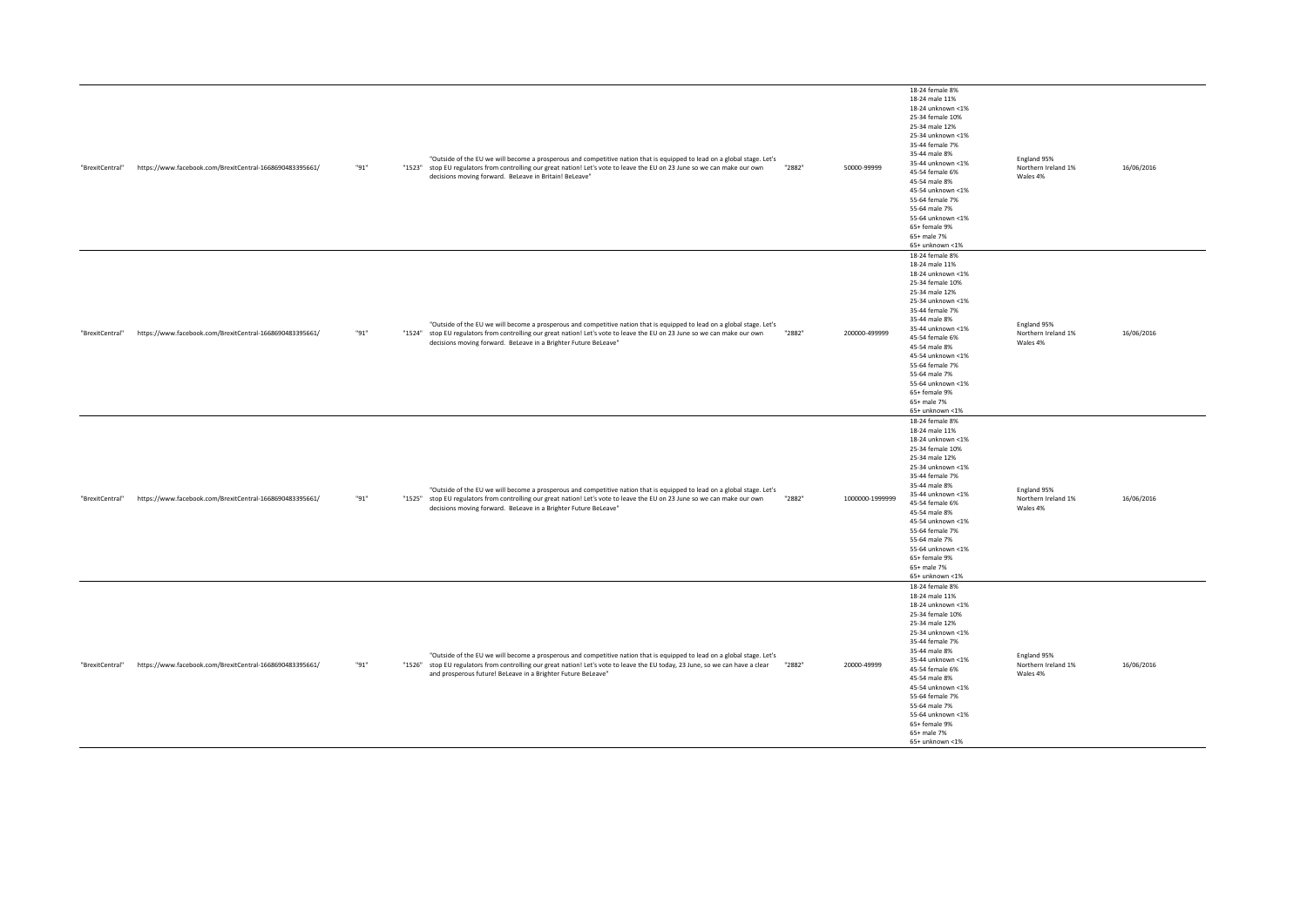| "BrexitCentral" | https://www.facebook.com/BrexitCentral-1668690483395661/ | "91" | "Outside of the EU we will become a prosperous and competitive nation that is equipped to lead on a global stage. Let's<br>"1527" stop EU regulators from controlling our great nation! Let's vote to leave the EU today, 23 June, so we can have a clear<br>and prosperous future! BeLeave in a Brighter Future BeLeave" | "2882" | 50000-99999   | 18-24 female 8%<br>18-24 male 11%<br>18-24 unknown <1%<br>25-34 female 10%<br>25-34 male 12%<br>25-34 unknown <1%<br>35-44 female 7%<br>35-44 male 8%<br>35-44 unknown <1%<br>45-54 female 6%<br>45-54 male 8%<br>45-54 unknown <1%<br>55-64 female 7%<br>55-64 male 7%<br>55-64 unknown <1%<br>65+ female 9%<br>65+ male 7%<br>65+ unknown <1% | England 95%<br>Northern Ireland 1%<br>Wales 4% | 16/06/2016 |
|-----------------|----------------------------------------------------------|------|---------------------------------------------------------------------------------------------------------------------------------------------------------------------------------------------------------------------------------------------------------------------------------------------------------------------------|--------|---------------|-------------------------------------------------------------------------------------------------------------------------------------------------------------------------------------------------------------------------------------------------------------------------------------------------------------------------------------------------|------------------------------------------------|------------|
| "BrexitCentral" | https://www.facebook.com/BrexitCentral-1668690483395661/ | "95" | "Inside the EU our future is in controlled by unelected officials that have no idea what is important to us! Shouldn't we<br>"1288" be in control of our future? Let's vote to leave the EU on 23 June so we can have a clear and prosperous future! BeLeave "2883"<br>in Britain! BeLeave"                               |        | $0 - 999$     | 18-24 female 18%<br>18-24 male 15%<br>18-24 unknown <1%<br>25-34 female 22%<br>25-34 male 20%<br>25-34 unknown <1%<br>35-44 female 12%<br>35-44 male 11%<br>35-44 unknown <1%<br>45-54 female <1%<br>45-54 male <1%<br>45-54 unknown <1%                                                                                                        | England 100%                                   | 16/06/2016 |
| "BrexitCentral" | https://www.facebook.com/BrexitCentral-1668690483395661/ | "95" | "Inside the EU our future is controlled by unelected officials that have no idea what is important to us! Shouldn't we be<br>"1529" in control of our future? Let's vote to leave the EU on 23 June so we can have a clear and prosperous future! BeLeave in<br>Britain! BeLeave"                                         | "2883" | 5000-9999     | 18-24 female 18%<br>18-24 male 15%<br>18-24 unknown <1%<br>25-34 female 22%<br>25-34 male 20%<br>25-34 unknown <1%<br>35-44 female 12%<br>35-44 male 11%<br>35-44 unknown <1%<br>45-54 female <1%<br>45-54 male <1%<br>45-54 unknown <1%                                                                                                        | England 100%                                   | 16/06/2016 |
| "BrexitCentral" | https://www.facebook.com/BrexitCentral-1668690483395661/ | "95" | "Inside the EU our future is controlled by unelected officials that have no idea what is important to us! Shouldn't we be<br>"1530" in control of our future? Let's vote to leave the EU on 23 June so we can have a clear and prosperous future! BeLeave in<br>Britain! BeLeave"                                         | "2883" | 100000-199999 | 18-24 female 18%<br>18-24 male 15%<br>18-24 unknown <1%<br>25-34 female 22%<br>25-34 male 20%<br>25-34 unknown <1%<br>35-44 female 12%<br>35-44 male 11%<br>35-44 unknown <1%<br>45-54 female <1%<br>45-54 male <1%<br>45-54 unknown <1%                                                                                                        | England 100%                                   | 16/06/2016 |
| "BrexitCentral" | https://www.facebook.com/BrexitCentral-1668690483395661/ | "95" | "Inside the EU our future is controlled by unelected officials that have no idea what is important to us! Shouldn't we be<br>"1283" in control of our future? Let's vote to leave the EU on 23 June so we can have a clear and prosperous future! BeLeave in a "2883"<br>Brighter Future BeLeave"                         |        | 200000-499999 | 18-24 female 18%<br>18-24 male 15%<br>18-24 unknown <1%<br>25-34 female 22%<br>25-34 male 20%<br>25-34 unknown <1%<br>35-44 female 12%<br>35-44 male 11%<br>35-44 unknown <1%<br>45-54 female <1%<br>45-54 male <1%<br>45-54 unknown <1%                                                                                                        | England 100%                                   | 16/06/2016 |
| "BrexitCentral" | https://www.facebook.com/BrexitCentral-1668690483395661/ | "98" | "Under EU regulations we are unable to pave a prosperous path for our nation's future. Isn't it time we became an<br>"1884" independent power again and reclaim our national sovereignty? Let's vote to leave the EU on 23 June so we can have a "2884"<br>clear and prosperous future! BeLeave in Britain! BeLeave"      |        | 5000-9999     | 18-24 female 18%<br>18-24 male 13%<br>18-24 unknown <1%<br>25-34 female 22%<br>25-34 male 20%<br>25-34 unknown <1%<br>35-44 female 12%<br>35-44 male 12%<br>35-44 unknown <1%<br>45-54 female 1%<br>45-54 male <1%<br>45-54 unknown <1%                                                                                                         | England 100%                                   | 16/06/2016 |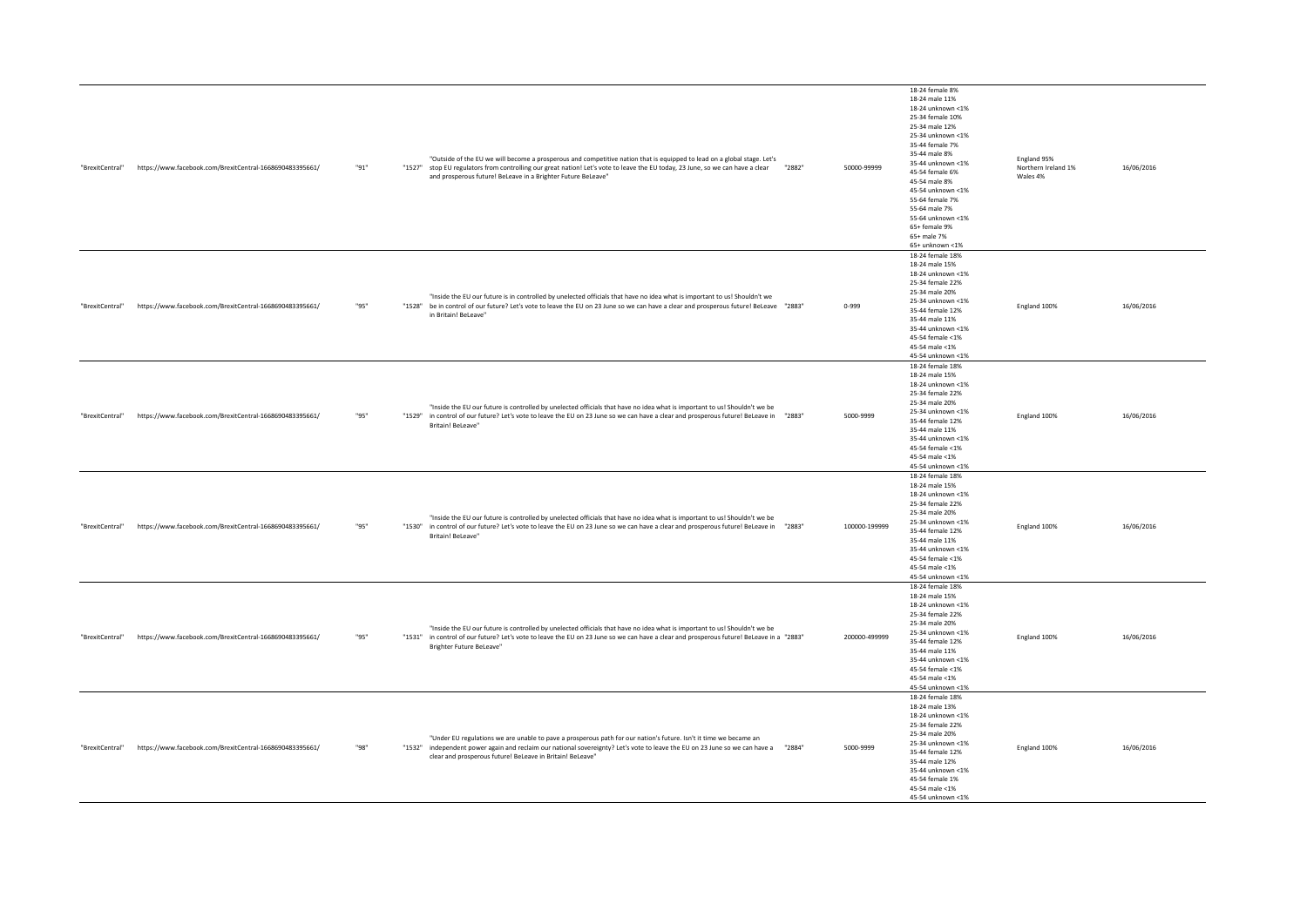| "BrexitCentral" | https://www.facebook.com/BrexitCentral-1668690483395661/ | "98"  | "Under EU regulations we are unable to pave a prosperous path for our nation's future. Isn't it time we became an<br>"12884" independent power again and reclaim our national sovereignty? Let's vote to leave the EU on 23 June so we can have a "2884"<br>clear and prosperous future! BeLeave in Britain! BeLeave"         |        | 100000-199999   | 18-24 female 18%<br>18-24 male 13%<br>18-24 unknown <1%<br>25-34 female 22%<br>25-34 male 20%<br>25-34 unknown <1%<br>35-44 female 12%<br>35-44 male 12%<br>35-44 unknown <1%<br>45-54 female 1%<br>45-54 male <1%<br>45-54 unknown <1%                                                                                                         | England 100%                | 16/06/2016 |
|-----------------|----------------------------------------------------------|-------|-------------------------------------------------------------------------------------------------------------------------------------------------------------------------------------------------------------------------------------------------------------------------------------------------------------------------------|--------|-----------------|-------------------------------------------------------------------------------------------------------------------------------------------------------------------------------------------------------------------------------------------------------------------------------------------------------------------------------------------------|-----------------------------|------------|
| "BrexitCentral" | https://www.facebook.com/BrexitCentral-1668690483395661/ | "98"  | "Under EU regulations we are unable to pave a prosperous path for our nation's future. Isn't it time we became an<br>"1284" independent power again and reclaim our national sovereignty? Let's vote to leave the EU on 23 June so we can have a "2884"<br>clear and prosperous future! BeLeave in a Brighter Future BeLeave" |        | 200000-499999   | 18-24 female 18%<br>18-24 male 13%<br>18-24 unknown <1%<br>25-34 female 22%<br>25-34 male 20%<br>25-34 unknown <1%<br>35-44 female 12%<br>35-44 male 12%<br>35-44 unknown <1%<br>45-54 female 1%<br>45-54 male <1%<br>45-54 unknown <1%                                                                                                         | England 100%                | 16/06/2016 |
| "BrexitCentral" | https://www.facebook.com/BrexitCentral-1668690483395661/ | "100" | "The EU should not be able to tax and force quotas on our streaming services! It is time to Brexit and chill. Let's vote to<br>"1535"<br>leave the EU on 23 June so we can have a clear and prosperous future! BeLeave in Britain! BeLeave"                                                                                   | "2885" | 50000-99999     | 18-24 female 7%<br>18-24 male 7%<br>18-24 unknown <1%<br>25-34 female 11%<br>25-34 male 11%<br>25-34 unknown <1%<br>35-44 female 8%<br>35-44 male 9%<br>35-44 unknown <1%<br>45-54 female 9%<br>45-54 male 11%<br>45-54 unknown <1%<br>55-64 female 7%<br>55-64 male 7%<br>55-64 unknown <1%<br>65+ female 6%<br>65+ male 5%<br>65+ unknown <1% | England 99%<br>Wales <1%    | 16/06/2016 |
| "BrexitCentral" | https://www.facebook.com/BrexitCentral-1668690483395661/ | "100" | "The EU should not be able to tax and force quotas on our streaming services! It is time to Brexit and chill. Let's vote to<br>"1536"<br>leave the EU on 23 June so we can have a clear and prosperous future! BeLeave in a Brighter Future BeLeave"                                                                          | "2885" | 20000-49999     | 18-24 female 7%<br>18-24 male 7%<br>18-24 unknown <1%<br>25-34 female 11%<br>25-34 male 11%<br>25-34 unknown <1%<br>35-44 female 8%<br>35-44 male 9%<br>35-44 unknown <1%<br>45-54 female 9%<br>45-54 male 11%<br>45-54 unknown <1%<br>55-64 female 7%<br>55-64 male 7%<br>55-64 unknown <1%<br>65+ female 6%<br>65+ male 5%<br>65+ unknown <1% | England 99%<br>Wales $<$ 1% | 16/06/2016 |
| "BrexitCentral" | https://www.facebook.com/BrexitCentral-1668690483395661/ | "102" | "Being under EU rule is severely restricting our ability to grow and reach our full potential as a great nation. It is time we<br>"2886" take a stand for Britain. Let's vote to leave the EU on 23 June so we can have a clear and prosperous future! BeLeave in "2886"<br>Britain! BeLeave"                                 |        | 5000000-9999999 | 18-24 female 10%<br>18-24 male 9%<br>18-24 unknown <1%<br>25-34 female 12%<br>25-34 male 11%<br>25-34 unknown <1%<br>35-44 female 9%<br>35-44 male 8%<br>35-44 unknown <1%<br>45-54 female 9%<br>45-54 male 8%<br>45-54 unknown <1%<br>55-64 female 7%<br>55-64 male 5%<br>55-64 unknown <1%<br>65+ female 7%<br>65+ male 4%<br>65+ unknown <1% | England 99%<br>Wales <1%    | 16/06/2016 |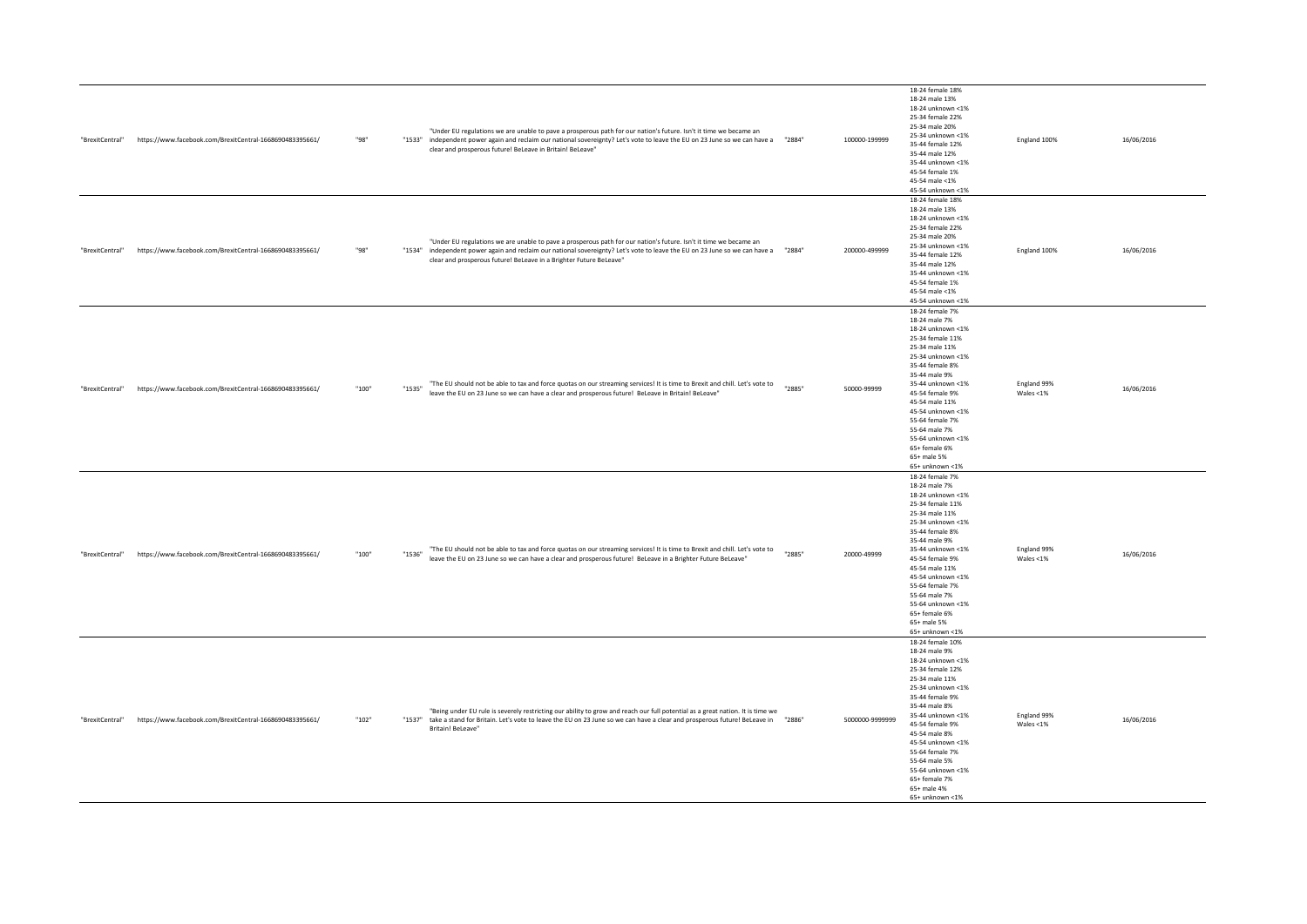| "BrexitCentral" | https://www.facebook.com/BrexitCentral-1668690483395661/ | "102"   | "Being under EU rule is severely restricting our ability to grow and reach our full potential as a great nation. It is time we<br>"1288" take a stand for Britain. Let's vote to leave the EU on 23 June so we can have a clear and prosperous future! BeLeave in a "2886"<br>Brighter Future BeLeave" | 2000000-4999999 | 18-24 female 10%<br>18-24 male 9%<br>18-24 unknown <1%<br>25-34 female 12%<br>25-34 male 11%<br>25-34 unknown <1%<br>35-44 female 9%<br>35-44 male 8%<br>35-44 unknown <1%<br>45-54 female 9%<br>45-54 male 8%<br>45-54 unknown <1%<br>55-64 female 7%<br>55-64 male 5%<br>55-64 unknown <1%<br>65+ female 7%<br>65+ male 4%<br>65+ unknown <1%  | England 99%<br>Wales <1%                        | 16/06/2016 |
|-----------------|----------------------------------------------------------|---------|--------------------------------------------------------------------------------------------------------------------------------------------------------------------------------------------------------------------------------------------------------------------------------------------------------|-----------------|--------------------------------------------------------------------------------------------------------------------------------------------------------------------------------------------------------------------------------------------------------------------------------------------------------------------------------------------------|-------------------------------------------------|------------|
| "BrexitCentral" | https://www.facebook.com/BrexitCentral-1668690483395661/ | $"108"$ | "Being under EU rule is severely restricting our ability to grow and reach our full potential as a great nation. It is time we<br>"1288" take a stand for Britain. Let's vote to leave the EU on 23 June so we can have a clear and prosperous future! BeLeave in "2886"<br>Britain! BeLeave"          | 1000-4999       | 18-24 female 11%<br>18-24 male 11%<br>18-24 unknown <1%<br>25-34 female 13%<br>25-34 male 16%<br>25-34 unknown <1%<br>35-44 female 8%<br>35-44 male 9%<br>35-44 unknown <1%<br>45-54 female 4%<br>45-54 male 6%<br>45-54 unknown <1%<br>55-64 female 5%<br>55-64 male 5%<br>55-64 unknown <1%<br>65+ female 7%<br>65+ male 5%<br>65+ unknown <1% | England 96%<br>Northern Ireland <1%<br>Wales 3% | 16/06/2016 |
| "BrexitCentral" | https://www.facebook.com/BrexitCentral-1668690483395661/ | "108"   | "Being under EU rule is severely restricting our ability to grow and reach our full potential as a great nation. It is time we<br>"1540" take a stand for Britain. Let's vote to leave the EU on 23 June so we can have a clear and prosperous future! BeLeave in "2886"<br>Britain! BeLeave"          | 500000-999999   | 18-24 female 11%<br>18-24 male 11%<br>18-24 unknown <1%<br>25-34 female 13%<br>25-34 male 16%<br>25-34 unknown <1%<br>35-44 female 8%<br>35-44 male 9%<br>35-44 unknown <1%<br>45-54 female 4%<br>45-54 male 6%<br>45-54 unknown <1%<br>55-64 female 5%<br>55-64 male 5%<br>55-64 unknown <1%<br>65+ female 7%<br>65+ male 5%<br>65+ unknown <1% | England 96%<br>Northern Ireland <1%<br>Wales 3% | 16/06/2016 |
| "BrexitCentral" | https://www.facebook.com/BrexitCentral-1668690483395661/ | "108"   | "Being under EU rule is severely restricting our ability to grow and reach our full potential as a great nation. It is time we<br>"1286" take a stand for Britain. Let's vote to leave the EU on 23 June so we can have a clear and prosperous future! BeLeave in a "2886"<br>Brighter Future BeLeave" | 500000-999999   | 18-24 female 11%<br>18-24 male 11%<br>18-24 unknown <1%<br>25-34 female 13%<br>25-34 male 16%<br>25-34 unknown <1%<br>35-44 female 8%<br>35-44 male 9%<br>35-44 unknown <1%<br>45-54 female 4%<br>45-54 male 6%<br>45-54 unknown <1%<br>55-64 female 5%<br>55-64 male 5%<br>55-64 unknown <1%<br>65+ female 7%<br>65+ male 5%<br>65+ unknown <1% | England 96%<br>Northern Ireland <1%<br>Wales 3% | 16/06/2016 |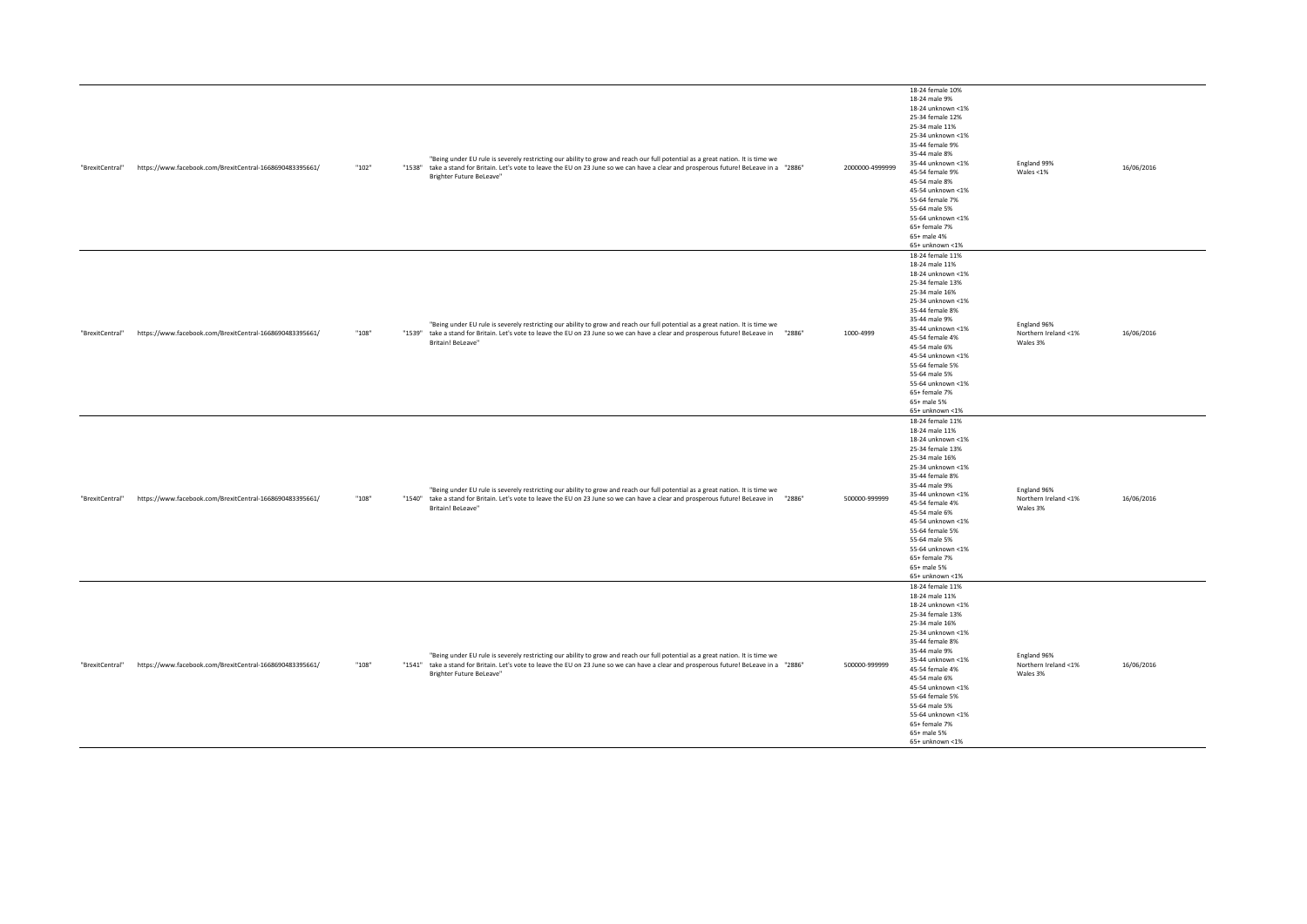| "BrexitCentral" | https://www.facebook.com/BrexitCentral-1668690483395661/ | "108"   | "Being under EU rule is severely restricting our ability to grow and reach our full potential as a great nation. It is time we<br>"1842" take a stand for Britain. Let's vote to leave the EU on 23 June so we can have a clear and prosperous future! BeLeave in a "2886"<br>Brighter Future BeLeave"      | 1000000-1999999 | 18-24 female 11%<br>18-24 male 11%<br>18-24 unknown <1%<br>25-34 female 13%<br>25-34 male 16%<br>25-34 unknown <1%<br>35-44 female 8%<br>35-44 male 9%<br>35-44 unknown <1%<br>45-54 female 4%<br>45-54 male 6%<br>45-54 unknown <1%<br>55-64 female 5%<br>55-64 male 5%<br>55-64 unknown <1%<br>65+ female 7%<br>65+ male 5%                                       | England 96%<br>Northern Ireland <1%<br>Wales 3% | 16/06/2016 |
|-----------------|----------------------------------------------------------|---------|-------------------------------------------------------------------------------------------------------------------------------------------------------------------------------------------------------------------------------------------------------------------------------------------------------------|-----------------|---------------------------------------------------------------------------------------------------------------------------------------------------------------------------------------------------------------------------------------------------------------------------------------------------------------------------------------------------------------------|-------------------------------------------------|------------|
| "BrexitCentral" | https://www.facebook.com/BrexitCentral-1668690483395661/ | "108"   | "Being under EU rule is severely restricting our ability to grow and reach our full potential as a great nation. It is time we<br>"1843" take a stand for Britain. Let's vote to leave the EU today, 23 June, so we can have a clear and prosperous future! BeLeave "2886"<br>in a Brighter Future BeLeave" | 20000-49999     | 65+ unknown <1%<br>18-24 female 11%<br>18-24 male 11%<br>18-24 unknown <1%<br>25-34 female 13%<br>25-34 male 16%<br>25-34 unknown <1%<br>35-44 female 8%<br>35-44 male 9%<br>35-44 unknown <1%<br>45-54 female 4%<br>45-54 male 6%<br>45-54 unknown <1%<br>55-64 female 5%<br>55-64 male 5%<br>55-64 unknown <1%<br>65+ female 7%<br>65+ male 5%<br>65+ unknown <1% | England 96%<br>Northern Ireland <1%<br>Wales 3% | 16/06/2016 |
| "BrexitCentral" | https://www.facebook.com/BrexitCentral-1668690483395661/ | "108"   | "Being under EU rule is severely restricting our ability to grow and reach our full potential as a great nation. It is time we<br>"1544" take a stand for Britain. Let's vote to leave the EU today, 23 June, so we can have a clear and prosperous future! BeLeave "2886"<br>in a Brighter Future BeLeave" | 100000-199999   | 18-24 female 11%<br>18-24 male 11%<br>18-24 unknown <1%<br>25-34 female 13%<br>25-34 male 16%<br>25-34 unknown <1%<br>35-44 female 8%<br>35-44 male 9%<br>35-44 unknown <1%<br>45-54 female 4%<br>45-54 male 6%<br>45-54 unknown <1%<br>55-64 female 5%<br>55-64 male 5%<br>55-64 unknown <1%<br>65+ female 7%<br>65+ male 5%<br>65+ unknown <1%                    | England 96%<br>Northern Ireland <1%<br>Wales 3% | 16/06/2016 |
| "BrexitCentral" | https://www.facebook.com/BrexitCentral-1668690483395661/ | $"111"$ | "The EU should not be able to tax and force quotas on our streaming services! It is time to Brexit and chill. Let's vote to<br>"2885"<br>"1545"<br>leave the EU on 23 June so we can have a clear and prosperous future! BeLeave in Britain! BeLeave"                                                       | 1000-4999       | 18-24 female 13%<br>18-24 male 13%<br>18-24 unknown <1%<br>25-34 female 22%<br>25-34 male 22%<br>25-34 unknown <1%<br>35-44 female 13%<br>35-44 male 14%<br>35-44 unknown <1%<br>45-54 female 1%<br>45-54 male 1%<br>45-54 unknown <1%                                                                                                                              | England 100%                                    | 16/06/2016 |
| "BrexitCentral" | https://www.facebook.com/BrexitCentral-1668690483395661/ | $"111"$ | "The EU should not be able to tax and force quotas on our streaming services! It is time to Brexit and chill. Let's vote to<br>"2885"<br>"1546"<br>leave the EU on 23 June so we can have a clear and prosperous future! BeLeave in Britain! BeLeave"                                                       | 20000-49999     | 18-24 female 13%<br>18-24 male 13%<br>18-24 unknown <1%<br>25-34 female 22%<br>25-34 male 22%<br>25-34 unknown <1%<br>35-44 female 13%<br>35-44 male 14%<br>35-44 unknown <1%<br>45-54 female 1%<br>45-54 male 1%<br>45-54 unknown <1%                                                                                                                              | England 100%                                    | 16/06/2016 |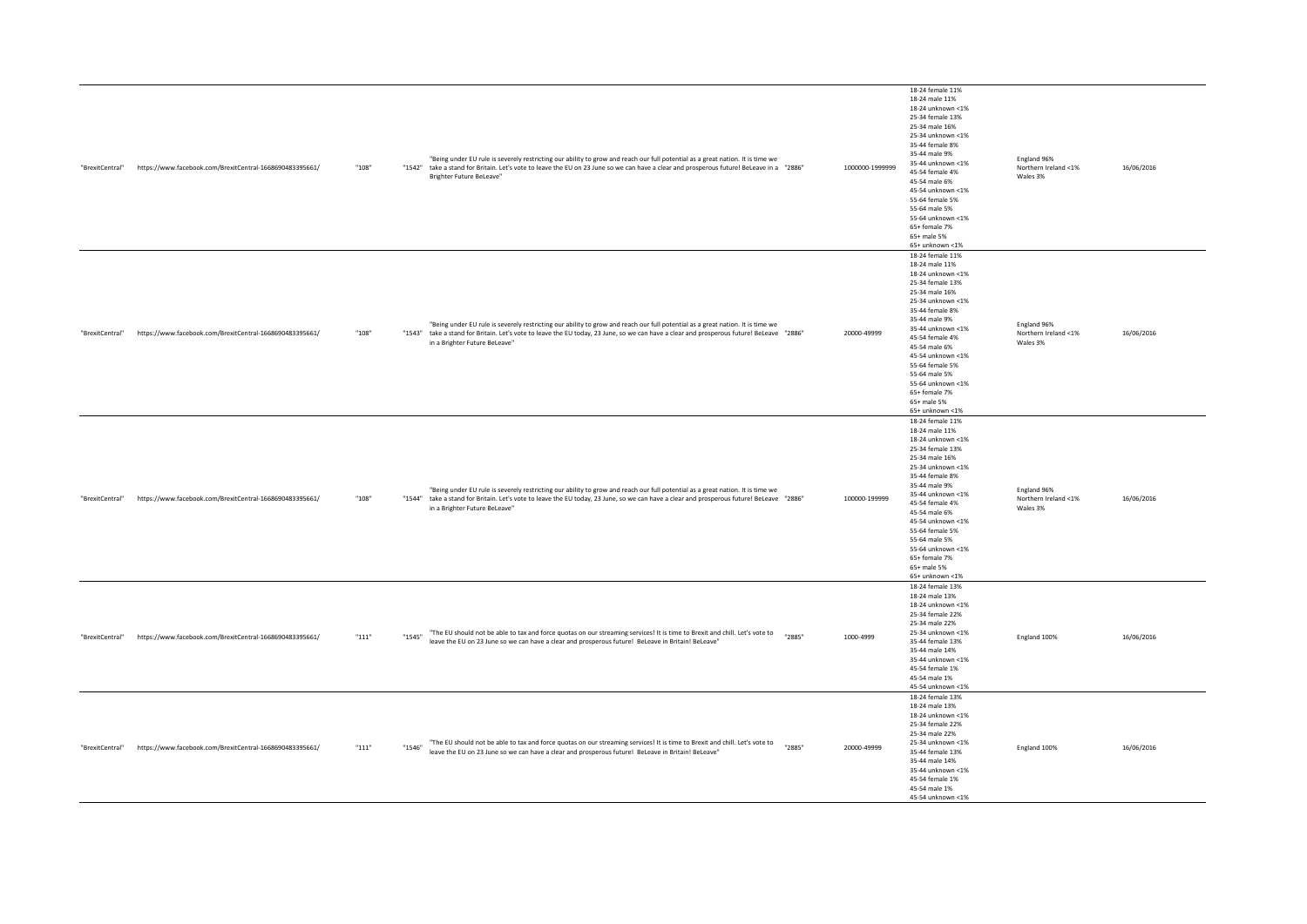| "BrexitCentral" | https://www.facebook.com/BrexitCentral-1668690483395661/ | $"111"$ | "The EU should not be able to tax and force quotas on our streaming services! It is time to Brexit and chill. Let's vote to<br>"1547"<br>leave the EU on 23 June so we can have a clear and prosperous future! BeLeave in a Brighter Future BeLeave"                                                                                         | "2885" | $0 - 999$       | 18-24 female 13%<br>18-24 male 13%<br>18-24 unknown <1%<br>25-34 female 22%<br>25-34 male 22%<br>25-34 unknown <1%<br>35-44 female 13%<br>35-44 male 14%<br>35-44 unknown <1%<br>45-54 female 1%<br>45-54 male 1%<br>45-54 unknown <1%                                                                                                         | England 100%                                    | 16/06/2016 |
|-----------------|----------------------------------------------------------|---------|----------------------------------------------------------------------------------------------------------------------------------------------------------------------------------------------------------------------------------------------------------------------------------------------------------------------------------------------|--------|-----------------|------------------------------------------------------------------------------------------------------------------------------------------------------------------------------------------------------------------------------------------------------------------------------------------------------------------------------------------------|-------------------------------------------------|------------|
| "BrexitCentral" | https://www.facebook.com/BrexitCentral-1668690483395661/ | "114"   | "With a fairer immigration system under our control we can bring in talent from all over the globe - without<br>"1288" discrimination - while ensuring British young people more jobs and opportunities! Let's vote to leave the EU on 23 June "2887"<br>so we can have a clear and prosperous future! BeLeave in Britain! BeLeave"          |        | 2000000-4999999 | 18-24 female 8%<br>18-24 male 8%<br>18-24 unknown <1%<br>25-34 female 10%<br>25-34 male 11%<br>25-34 unknown <1%<br>35-44 female 8%<br>35-44 male 8%<br>35-44 unknown <1%<br>45-54 female 9%<br>45-54 male 9%<br>45-54 unknown <1%<br>55-64 female 8%<br>55-64 male 6%<br>55-64 unknown <1%<br>65+ female 8%<br>65+ male 5%<br>65+ unknown <1% | England 98%<br>Northern Ireland <1%<br>Wales 2% | 16/06/2016 |
| "BrexitCentral" | https://www.facebook.com/BrexitCentral-1668690483395661/ | "114"   | "With a fairer immigration system under our control we can bring in talent from all over the globe - without<br>"1287" discrimination - while ensuring British young people more jobs and opportunities! Let's vote to leave the EU on 23 June "2887"<br>so we can have a clear and prosperous future! BeLeave in a Brighter Future BeLeave" |        | 1000000-1999999 | 18-24 female 8%<br>18-24 male 8%<br>18-24 unknown <1%<br>25-34 female 10%<br>25-34 male 11%<br>25-34 unknown <1%<br>35-44 female 8%<br>35-44 male 8%<br>35-44 unknown <1%<br>45-54 female 9%<br>45-54 male 9%<br>45-54 unknown <1%<br>55-64 female 8%<br>55-64 male 6%<br>55-64 unknown <1%<br>65+ female 8%<br>65+ male 5%<br>65+ unknown <1% | England 98%<br>Northern Ireland <1%<br>Wales 2% | 16/06/2016 |
| "BrexitCentral" | https://www.facebook.com/BrexitCentral-1668690483395661/ | "114"   | "With a fairer immigration system under our control we can bring in talent from all over the globe - without<br>"1287" discrimination - while ensuring British young people more jobs and opportunities! Let's vote to leave the EU on 23 June "2887"<br>so we can have a clear and prosperous future! BeLeave in a Brighter Future BeLeave" |        | 1000000-1999999 | 18-24 female 8%<br>18-24 male 8%<br>18-24 unknown <1%<br>25-34 female 10%<br>25-34 male 11%<br>25-34 unknown <1%<br>35-44 female 8%<br>35-44 male 8%<br>35-44 unknown <1%<br>45-54 female 9%<br>45-54 male 9%<br>45-54 unknown <1%<br>55-64 female 8%<br>55-64 male 6%<br>55-64 unknown <1%<br>65+ female 8%<br>65+ male 5%<br>65+ unknown <1% | England 98%<br>Northern Ireland <1%<br>Wales 2% | 16/06/2016 |
| "BrexitCentral" | https://www.facebook.com/BrexitCentral-1668690483395661/ | "116"   | "With a fairer immigration system under our control we can bring in talent from all over the globe - without<br>"12887" discrimination - while ensuring British young people more jobs and opportunities! Let's vote to leave the EU on 23 June "2887"<br>so we can have a clear and prosperous future! BeLeave in Britain! BeLeave"         |        | 20000-49999     | 18-24 female 21%<br>18-24 male 22%<br>18-24 unknown <1%<br>25-34 female 18%<br>25-34 male 19%<br>25-34 unknown <1%<br>35-44 female 8%<br>35-44 male 9%<br>35-44 unknown <1%<br>45-54 female <1%<br>45-54 male <1%                                                                                                                              | England 100%                                    | 16/06/2016 |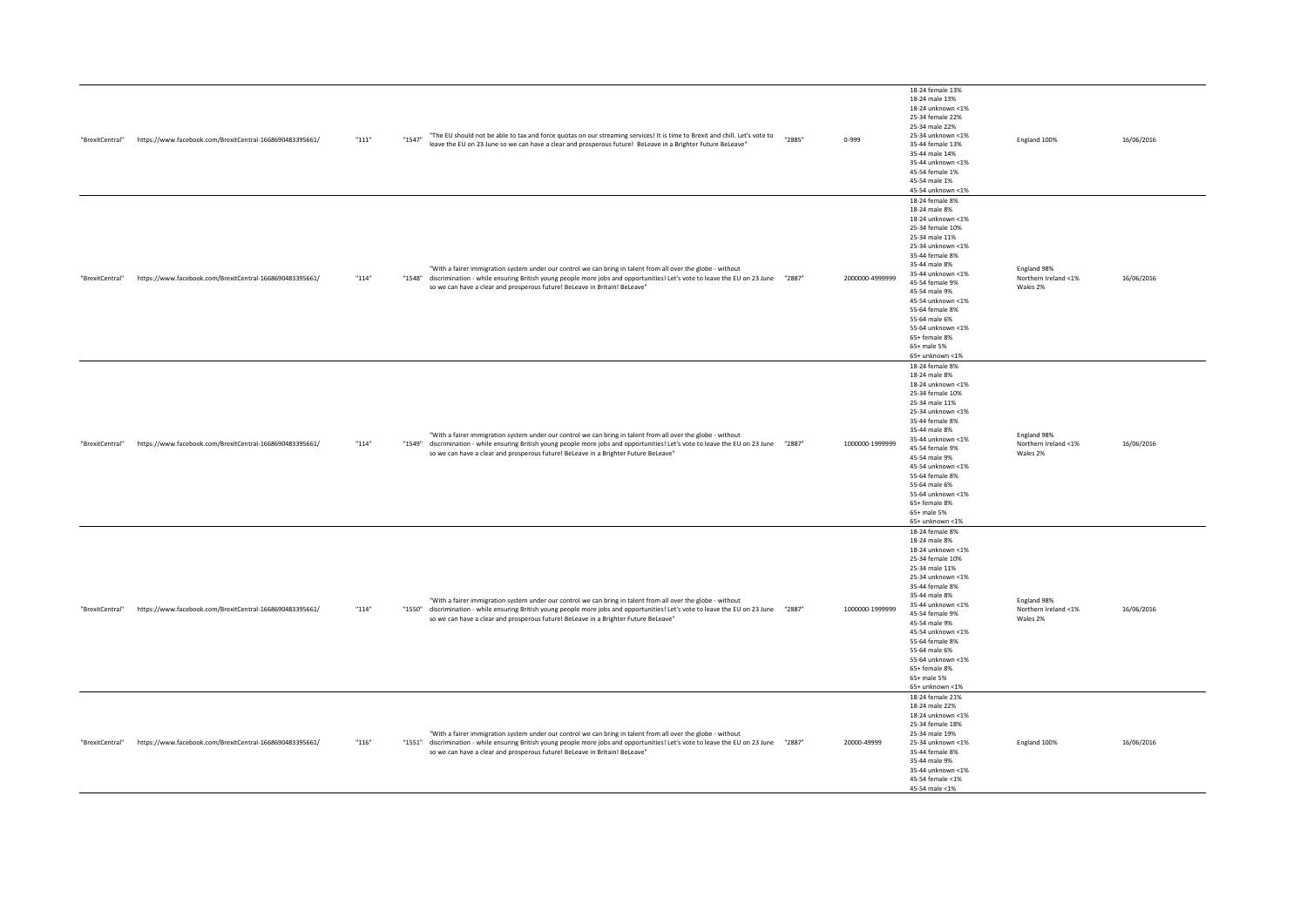| "BrexitCentral" | https://www.facebook.com/BrexitCentral-1668690483395661/ | "116"   | "With a fairer immigration system under our control we can bring in talent from all over the globe - without<br>"1288" discrimination - while ensuring British young people more jobs and opportunities! Let's vote to leave the EU on 23 June "2887"<br>so we can have a clear and prosperous future! BeLeave in a Brighter Future BeLeave"                                              |        | 20000-49999     | 18-24 female 21%<br>18-24 male 22%<br>18-24 unknown <1%<br>25-34 female 18%<br>25-34 male 19%<br>25-34 unknown <1%<br>35-44 female 8%<br>35-44 male 9%<br>35-44 unknown <1%<br>45-54 female <1%<br>45-54 male <1%                                                                                                                               | England 100%                                    | 16/06/2016 |
|-----------------|----------------------------------------------------------|---------|-------------------------------------------------------------------------------------------------------------------------------------------------------------------------------------------------------------------------------------------------------------------------------------------------------------------------------------------------------------------------------------------|--------|-----------------|-------------------------------------------------------------------------------------------------------------------------------------------------------------------------------------------------------------------------------------------------------------------------------------------------------------------------------------------------|-------------------------------------------------|------------|
| "BrexitCentral" | https://www.facebook.com/BrexitCentral-1668690483395661/ | "118"   | "EU protectionism has prevented our generation from benefiting from key trade deals. It is time we break free to give<br>"1553" our country the freedom to be a prosperous and competitive nation! Let's vote to leave the EU on 23 June so we can<br>chart our own destiny and chase the opportunities we know will make Britain successful. BeLeave in Britain! BeLeave"                | "2888" | 50000-99999     | 18-24 female 9%<br>18-24 male 7%<br>18-24 unknown <1%<br>25-34 female 10%<br>25-34 male 8%<br>25-34 unknown <1%<br>35-44 female 9%<br>35-44 male 7%<br>35-44 unknown <1%<br>45-54 female 12%<br>45-54 male 8%<br>45-54 unknown <1%<br>55-64 female 10%<br>55-64 male 6%<br>55-64 unknown <1%<br>65+ female 8%<br>65+ male 5%<br>65+ unknown <1% | England 99%<br>Wales $<$ 1%                     | 17/06/2016 |
| "BrexitCentral" | https://www.facebook.com/BrexitCentral-1668690483395661/ | $"118"$ | "EU protectionism has prevented our generation from benefiting from key trade deals. It is time we break free to give<br>our country the freedom to be a prosperous and competitive nation! Let's vote to leave the EU on 23 June so we can<br>"1554"<br>chart our own destiny and chase the opportunities we know will make Britain successful. BeLeave in a Brighter Future<br>BeLeave" | "2888" | 200000-499999   | 18-24 female 9%<br>18-24 male 7%<br>18-24 unknown <1%<br>25-34 female 10%<br>25-34 male 8%<br>25-34 unknown <1%<br>35-44 female 9%<br>35-44 male 7%<br>35-44 unknown <1%<br>45-54 female 12%<br>45-54 male 8%<br>45-54 unknown <1%<br>55-64 female 10%<br>55-64 male 6%<br>55-64 unknown <1%<br>65+ female 8%<br>65+ male 5%<br>65+ unknown <1% | England 99%<br>Wales $<$ 1%                     | 17/06/2016 |
| "BrexitCentral" | https://www.facebook.com/BrexitCentral-1668690483395661/ | "121"   | "EU protectionism has prevented our generation from benefiting from key global trade deals. It is time we unite to give<br>"1555" our country the freedom to be a prosperous and competitive nation! Let's vote to leave the EU on 23 June so we can<br>chart our own destiny and chase the opportunities we know will make Britain successful. BeLeave in Britain! BeLeave"              | "2889" | 2000000-4999999 | 18-24 female 9%<br>18-24 male 8%<br>18-24 unknown <1%<br>25-34 female 11%<br>25-34 male 11%<br>25-34 unknown <1%<br>35-44 female 9%<br>35-44 male 8%<br>35-44 unknown <1%<br>45-54 female 9%<br>45-54 male 9%<br>45-54 unknown <1%<br>55-64 female 7%<br>55-64 male 6%<br>55-64 unknown <1%<br>65+ female 7%<br>65+ male 4%<br>65+ unknown <1%  | England 99%<br>Northern Ireland <1%<br>Wales 1% | 17/06/2016 |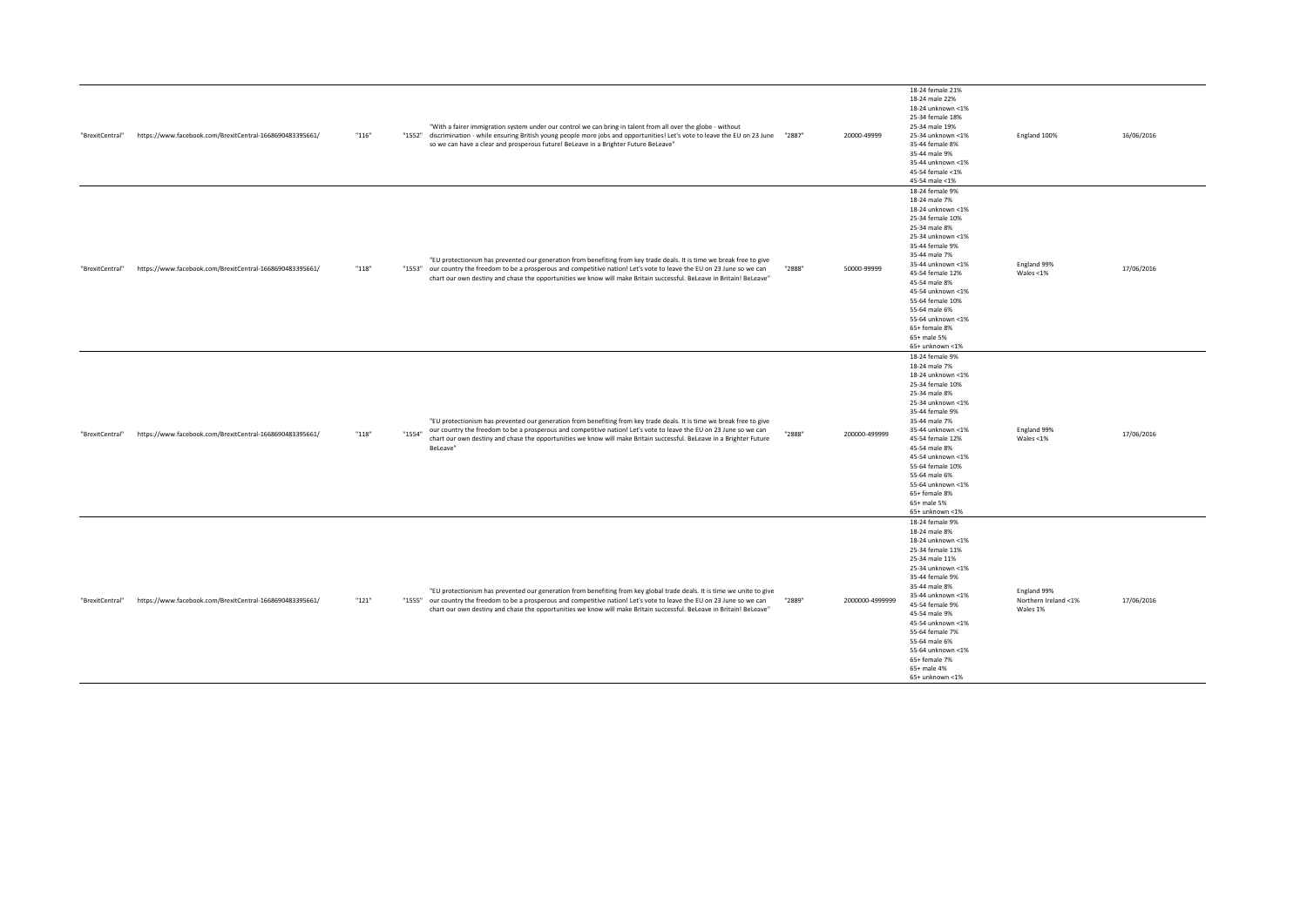| "BrexitCentral" | https://www.facebook.com/BrexitCentral-1668690483395661/ | "121" | "1556" | "EU protectionism has prevented our generation from benefiting from key global trade deals. It is time we unite to give<br>our country the freedom to be a prosperous and competitive nation! Let's vote to leave the EU on 23 June so we can<br>chart our own destiny and chase the opportunities we know will make Britain successful. BeLeave in a Brighter Future<br>BeLeave" | "2889" | 2000000-4999999 | 18-24 female 9%<br>18-24 male 8%<br>18-24 unknown <1%<br>25-34 female 11%<br>25-34 male 11%<br>25-34 unknown <1%<br>35-44 female 9%<br>35-44 male 8%<br>35-44 unknown <1%<br>45-54 female 9%<br>45-54 male 9%<br>45-54 unknown <1%<br>55-64 female 7%<br>55-64 male 6%<br>55-64 unknown <1%<br>65+ female 7%<br>65+ male 4%<br>65+ unknown <1% | England 99%<br>Northern Ireland <1%<br>Wales 1% | 17/06/2016 |
|-----------------|----------------------------------------------------------|-------|--------|-----------------------------------------------------------------------------------------------------------------------------------------------------------------------------------------------------------------------------------------------------------------------------------------------------------------------------------------------------------------------------------|--------|-----------------|------------------------------------------------------------------------------------------------------------------------------------------------------------------------------------------------------------------------------------------------------------------------------------------------------------------------------------------------|-------------------------------------------------|------------|
| "BrexitCentral" | https://www.facebook.com/BrexitCentral-1668690483395661/ | "121" | "1557" | "EU protectionism has prevented our generation from benefiting from key global trade deals. It is time we unite to give<br>our country the freedom to be a prosperous and competitive nation! Let's vote to leave the EU on 23 June so we can<br>chart our own destiny and chase the opportunities we know will make Britain successful. BeLeave in a Brighter Future<br>BeLeave" | "2889" | 1000000-1999999 | 18-24 female 9%<br>18-24 male 8%<br>18-24 unknown <1%<br>25-34 female 11%<br>25-34 male 11%<br>25-34 unknown <1%<br>35-44 female 9%<br>35-44 male 8%<br>35-44 unknown <1%<br>45-54 female 9%<br>45-54 male 9%<br>45-54 unknown <1%<br>55-64 female 7%<br>55-64 male 6%<br>55-64 unknown <1%<br>65+ female 7%<br>65+ male 4%<br>65+ unknown <1% | England 99%<br>Northern Ireland <1%<br>Wales 1% | 17/06/2016 |
| "BrexitCentral" | https://www.facebook.com/BrexitCentral-1668690483395661/ | "123" |        | "EU protectionism has prevented our generation from benefiting from key trade deals. It is time we break free to give<br>"1558" our country the freedom to be a prosperous and competitive nation! Let's vote to leave the EU on 23 June so we can<br>chart our own destiny and chase the opportunities we know will make Britain successful. BeLeave in Britain! BeLeave"        | "2888" | 20000-49999     | 18-24 female 26%<br>18-24 male 24%<br>18-24 unknown <1%<br>25-34 female 15%<br>25-34 male 17%<br>25-34 unknown <1%<br>35-44 female 7%<br>35-44 male 8%<br>35-44 unknown <1%<br>45-54 female <1%<br>45-54 male <1%                                                                                                                              | England 100%                                    | 17/06/2016 |
| "BrexitCentral" | https://www.facebook.com/BrexitCentral-1668690483395661/ | "123" | "1559" | "EU protectionism has prevented our generation from benefiting from key trade deals. It is time we break free to give<br>our country the freedom to be a prosperous and competitive nation! Let's vote to leave the EU on 23 June so we can<br>chart our own destiny and chase the opportunities we know will make Britain successful. BeLeave in a Brighter Future<br>BeLeave"   | "2888" | 20000-49999     | 18-24 female 26%<br>18-24 male 24%<br>18-24 unknown <1%<br>25-34 female 15%<br>25-34 male 17%<br>25-34 unknown <1%<br>35-44 female 7%<br>35-44 male 8%<br>35-44 unknown <1%<br>45-54 female <1%<br>45-54 male <1%                                                                                                                              | England 100%                                    | 17/06/2016 |
| "BrexitCentral" | https://www.facebook.com/BrexitCentral-1668690483395661/ | "125" |        | "EU protectionism has prevented our generation from benefiting from key global trade deals. It is time we unite to give<br>"1560" our country the freedom to be a prosperous and competitive nation! Let's vote to leave the EU on 23 June so we can<br>chart our own destiny and chase the opportunities we know will make Britain successful. BeLeave in Britain! BeLeave"      | "2889" | 20000-49999     | 18-24 female 22%<br>18-24 male 24%<br>18-24 unknown <1%<br>25-34 female 15%<br>25-34 male 22%<br>25-34 unknown <1%<br>35-44 female 6%<br>35-44 male 9%<br>35-44 unknown <1%<br>45-54 female <1%<br>45-54 male <1%                                                                                                                              | England 100%                                    | 17/06/2016 |
| "BrexitCentral" | https://www.facebook.com/BrexitCentral-1668690483395661/ | "125" | "1561" | "EU protectionism has prevented our generation from benefiting from key global trade deals. It is time we unite to give<br>our country the freedom to be a prosperous and competitive nation! Let's vote to leave the EU on 23 June so we can<br>chart our own destiny and chase the opportunities we know will make Britain successful. BeLeave in a Brighter Future<br>BeLeave" | "2889" | 20000-49999     | 18-24 female 22%<br>18-24 male 24%<br>18-24 unknown <1%<br>25-34 female 15%<br>25-34 male 22%<br>25-34 unknown <1%<br>35-44 female 6%<br>35-44 male 9%<br>35-44 unknown <1%<br>45-54 female <1%<br>45-54 male <1%                                                                                                                              | England 100%                                    | 17/06/2016 |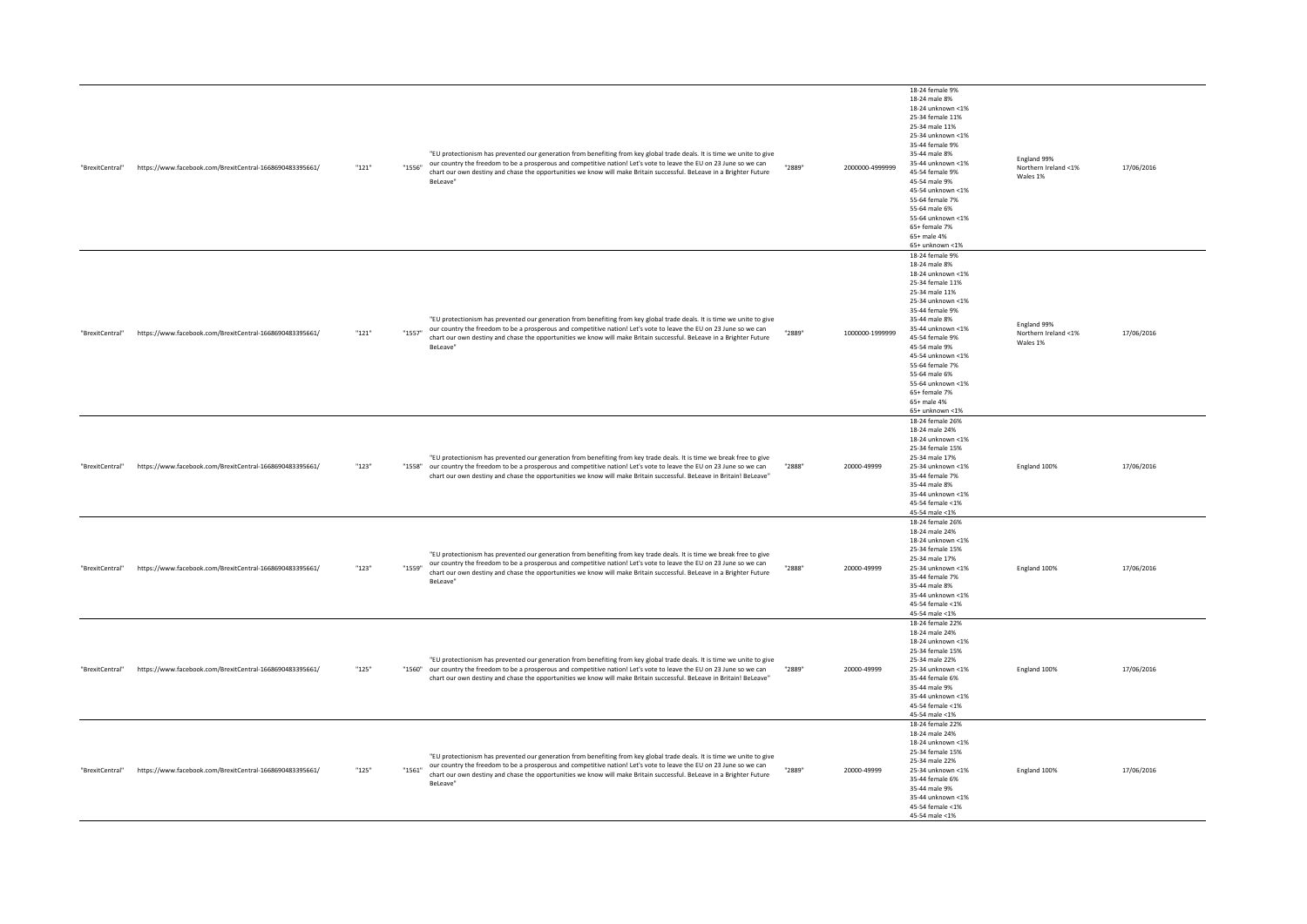| "BrexitCentral" | https://www.facebook.com/BrexitCentral-1668690483395661/ | "130" | "Pledge to vote on 23 June to bring in a fairer, points based immigration system so we can bring in talent from all over<br>"1562" the globe - without discrimination - while ensuring British young people more jobs and opportunities! Let's vote to leave "2890"<br>the EU on 23 June so we can make our own decisions moving forward. BeLeave In Britain! BeLeave" | 50000-99999 | 18-24 female 5%<br>18-24 male 7%<br>18-24 unknown <1%<br>25-34 female 5%<br>25-34 male 9%<br>25-34 unknown <1%<br>35-44 female 6%<br>35-44 male 7%<br>35-44 unknown <1%<br>45-54 female 8%<br>45-54 male 11%<br>45-54 unknown <1%<br>55-64 female 8%<br>55-64 male 10%<br>55-64 unknown <1%<br>65+ female 10%<br>65+ male 11%<br>65+ unknown <1% | England 87%<br>Northern Ireland 3%<br>Scotland 2%<br>Wales 8% | 20/06/2016 |
|-----------------|----------------------------------------------------------|-------|------------------------------------------------------------------------------------------------------------------------------------------------------------------------------------------------------------------------------------------------------------------------------------------------------------------------------------------------------------------------|-------------|--------------------------------------------------------------------------------------------------------------------------------------------------------------------------------------------------------------------------------------------------------------------------------------------------------------------------------------------------|---------------------------------------------------------------|------------|
| "BrexitCentral" | https://www.facebook.com/BrexitCentral-1668690483395661/ | "130" | "Pledge to vote on 23 June to bring in a fairer, points based immigration system so we can bring in talent from all over<br>"1563" the globe - without discrimination - while ensuring British young people more jobs and opportunities! Let's vote to leave "2890"<br>the EU on 23 June so we can make our own decisions moving forward. BeLeave In Britain! BeLeave" | $0 - 999$   | 18-24 female 5%<br>18-24 male 7%<br>18-24 unknown <1%<br>25-34 female 5%<br>25-34 male 9%<br>25-34 unknown <1%<br>35-44 female 6%<br>35-44 male 7%<br>35-44 unknown <1%<br>45-54 female 8%<br>45-54 male 11%<br>45-54 unknown <1%<br>55-64 female 8%<br>55-64 male 10%<br>55-64 unknown <1%<br>65+ female 10%<br>65+ male 11%<br>65+ unknown <1% | England 87%<br>Northern Ireland 3%<br>Scotland 2%<br>Wales 8% | 20/06/2016 |
| "BrexitCentral" | https://www.facebook.com/BrexitCentral-1668690483395661/ | "130" | "Pledge to vote on 23 June to bring in a fairer, points based immigration system so we can bring in talent from all over<br>"1280" the globe - without discrimination - while ensuring British young people more jobs and opportunities! Let's vote to leave "2890"<br>the EU on 23 June so we can make our own decisions moving forward. BeLeave In Britain! BeLeave" | $0 - 999$   | 18-24 female 5%<br>18-24 male 7%<br>18-24 unknown <1%<br>25-34 female 5%<br>25-34 male 9%<br>25-34 unknown <1%<br>35-44 female 6%<br>35-44 male 7%<br>35-44 unknown <1%<br>45-54 female 8%<br>45-54 male 11%<br>45-54 unknown <1%<br>55-64 female 8%<br>55-64 male 10%<br>55-64 unknown <1%<br>65+ female 10%<br>65+ male 11%<br>65+ unknown <1% | England 87%<br>Northern Ireland 3%<br>Scotland 2%<br>Wales 8% | 20/06/2016 |
| "BrexitCentral" | https://www.facebook.com/BrexitCentral-1668690483395661/ | "130" | "Pledge to vote on 23 June to bring in a fairer, points based immigration system so we can bring in talent from all over<br>"1565" the globe - without discrimination - while ensuring British young people more jobs and opportunities! Let's vote to leave "2890"<br>the EU on 23 June so we can make our own decisions moving forward. BeLeave In Britain! BeLeave" | 5000-9999   | 18-24 female 5%<br>18-24 male 7%<br>18-24 unknown <1%<br>25-34 female 5%<br>25-34 male 9%<br>25-34 unknown <1%<br>35-44 female 6%<br>35-44 male 7%<br>35-44 unknown <1%<br>45-54 female 8%<br>45-54 male 11%<br>45-54 unknown <1%<br>55-64 female 8%<br>55-64 male 10%<br>55-64 unknown <1%<br>65+ female 10%<br>65+ male 11%<br>65+ unknown <1% | England 87%<br>Northern Ireland 3%<br>Scotland 2%<br>Wales 8% | 20/06/2016 |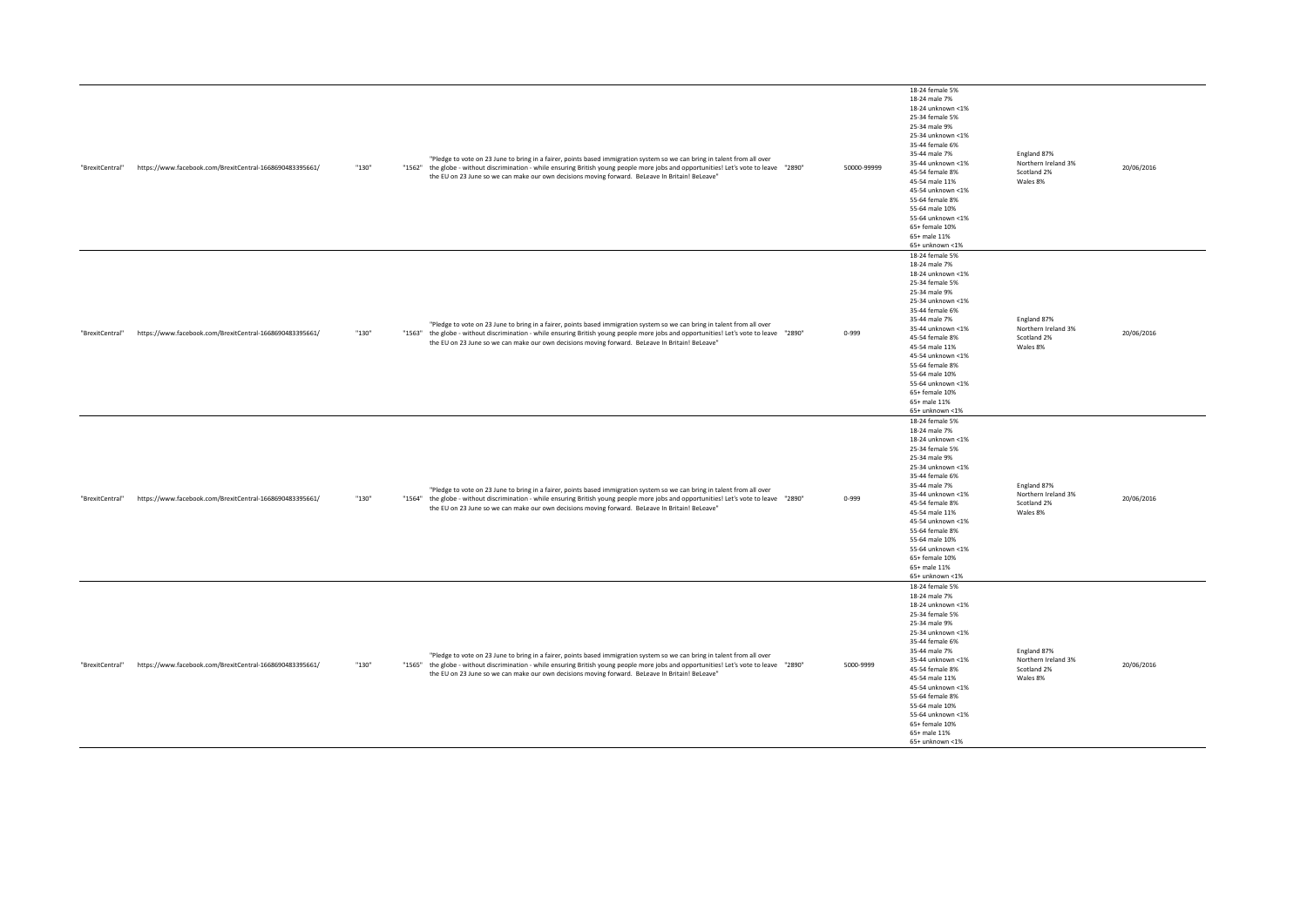| "BrexitCentral" | https://www.facebook.com/BrexitCentral-1668690483395661/ | "130" | "Pledge to vote on 23 June to bring in a fairer, points based immigration system so we can bring in talent from all over<br>"1566" the globe - without discrimination - while ensuring British young people more jobs and opportunities! Let's vote to leave "2890"<br>the EU on 23 June so we can make our own decisions moving forward. BeLeave In Britain! BeLeave" | 500000-999999 | 18-24 female 5%<br>18-24 male 7%<br>18-24 unknown <1%<br>25-34 female 5%<br>25-34 male 9%<br>25-34 unknown <1%<br>35-44 female 6%<br>35-44 male 7%<br>35-44 unknown <1%<br>45-54 female 8%<br>45-54 male 11%<br>45-54 unknown <1%<br>55-64 female 8%<br>55-64 male 10%<br>55-64 unknown <1%<br>65+ female 10%<br>65+ male 11%<br>65+ unknown <1% | England 87%<br>Northern Ireland 3%<br>Scotland 2%<br>Wales 8% | 20/06/2016 |
|-----------------|----------------------------------------------------------|-------|------------------------------------------------------------------------------------------------------------------------------------------------------------------------------------------------------------------------------------------------------------------------------------------------------------------------------------------------------------------------|---------------|--------------------------------------------------------------------------------------------------------------------------------------------------------------------------------------------------------------------------------------------------------------------------------------------------------------------------------------------------|---------------------------------------------------------------|------------|
| "BrexitCentral" | https://www.facebook.com/BrexitCentral-1668690483395661/ | "137" | "Pledge to vote on 23 June to build a bright and prosperous future for the NHS outside of the European Union Let's vote<br>"2891"<br>"1567"<br>to leave the EU on 23 June so we can make our own decisions moving forward. BeLeave In Britain! BeLeave"                                                                                                                | 200000-499999 | 18-24 female 5%<br>18-24 male 8%<br>18-24 unknown <1%<br>25-34 female 5%<br>25-34 male 9%<br>25-34 unknown <1%<br>35-44 female 5%<br>35-44 male 8%<br>35-44 unknown <1%<br>45-54 female 8%<br>45-54 male 11%<br>45-54 unknown <1%<br>55-64 female 9%<br>55-64 male 10%<br>55-64 unknown <1%<br>65+ female 11%<br>65+ male 10%<br>65+ unknown <1% | England 87%<br>Northern Ireland 3%<br>Scotland 3%<br>Wales 7% | 20/06/2016 |
| "BrexitCentral" | https://www.facebook.com/BrexitCentral-1668690483395661/ | "137" | "Pledge to vote on 23 June to build a bright and prosperous future for the NHS outside of the European Union Let's vote "2891"<br>"1568"<br>to leave the EU on 23 June so we can make our own decisions moving forward. BeLeave In Britain! BeLeave"                                                                                                                   | 1000-4999     | 18-24 female 5%<br>18-24 male 8%<br>18-24 unknown <1%<br>25-34 female 5%<br>25-34 male 9%<br>25-34 unknown <1%<br>35-44 female 5%<br>35-44 male 8%<br>35-44 unknown <1%<br>45-54 female 8%<br>45-54 male 11%<br>45-54 unknown <1%<br>55-64 female 9%<br>55-64 male 10%<br>55-64 unknown <1%<br>65+ female 11%<br>65+ male 10%<br>65+ unknown <1% | England 87%<br>Northern Ireland 3%<br>Scotland 3%<br>Wales 7% | 20/06/2016 |
| "BrexitCentral" | https://www.facebook.com/BrexitCentral-1668690483395661/ | "137" | "Pledge to vote on 23 June to build a bright and prosperous future for the NHS outside of the European Union Let's vote<br>"2891"<br>"1569"<br>to leave the EU on 23 June so we can make our own decisions moving forward. BeLeave In Britain! BeLeave"                                                                                                                | $0 - 999$     | 18-24 female 5%<br>18-24 male 8%<br>18-24 unknown <1%<br>25-34 female 5%<br>25-34 male 9%<br>25-34 unknown <1%<br>35-44 female 5%<br>35-44 male 8%<br>35-44 unknown <1%<br>45-54 female 8%<br>45-54 male 11%<br>45-54 unknown <1%<br>55-64 female 9%<br>55-64 male 10%<br>55-64 unknown <1%<br>65+ female 11%<br>65+ male 10%<br>65+ unknown <1% | England 87%<br>Northern Ireland 3%<br>Scotland 3%<br>Wales 7% | 20/06/2016 |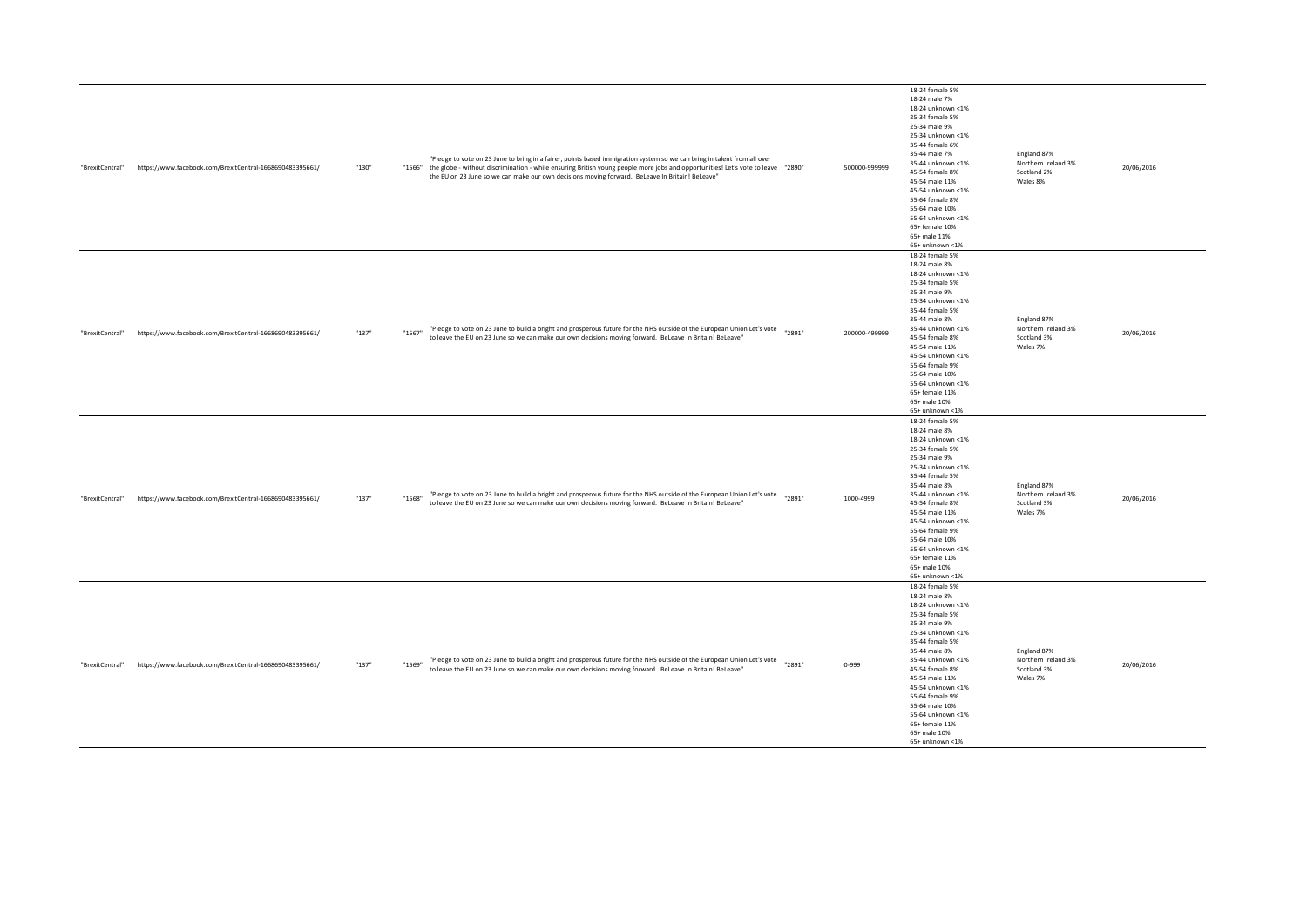| "BrexitCentral" | https://www.facebook.com/BrexitCentral-1668690483395661/ | "137" | "Pledge to vote on 23 June to build a bright and prosperous future for the NHS outside of the European Union Let's vote<br>"1570"<br>to leave the EU on 23 June so we can make our own decisions moving forward. BeLeave In Britain! BeLeave"       | "2891" | 10000-19999   | 18-24 female 5%<br>18-24 male 8%<br>18-24 unknown <1%<br>25-34 female 5%<br>25-34 male 9%<br>25-34 unknown <1%<br>35-44 female 5%<br>35-44 male 8%<br>35-44 unknown <1%<br>45-54 female 8%<br>45-54 male 11%<br>45-54 unknown <1%<br>55-64 female 9%<br>55-64 male 10%<br>55-64 unknown <1%<br>65+ female 11%<br>65+ male 10%<br>65+ unknown <1% | England 87%<br>Northern Ireland 3%<br>Scotland 3%<br>Wales 7% | 20/06/2016 |
|-----------------|----------------------------------------------------------|-------|-----------------------------------------------------------------------------------------------------------------------------------------------------------------------------------------------------------------------------------------------------|--------|---------------|--------------------------------------------------------------------------------------------------------------------------------------------------------------------------------------------------------------------------------------------------------------------------------------------------------------------------------------------------|---------------------------------------------------------------|------------|
| "BrexitCentral" | https://www.facebook.com/BrexitCentral-1668690483395661/ | "137" | "Pledge to vote on 23 June to build a bright and prosperous future for the NHS outside of the European Union Let's vote<br>"1571"<br>to leave the EU on 23 June so we can make our own decisions moving forward. BeLeave In Britain! BeLeave"       | "2891" | 500000-999999 | 18-24 female 5%<br>18-24 male 8%<br>18-24 unknown <1%<br>25-34 female 5%<br>25-34 male 9%<br>25-34 unknown <1%<br>35-44 female 5%<br>35-44 male 8%<br>35-44 unknown <1%<br>45-54 female 8%<br>45-54 male 11%<br>45-54 unknown <1%<br>55-64 female 9%<br>55-64 male 10%<br>55-64 unknown <1%<br>65+ female 11%<br>65+ male 10%<br>65+ unknown <1% | England 87%<br>Northern Ireland 3%<br>Scotland 3%<br>Wales 7% | 20/06/2016 |
| "BrexitCentral" | https://www.facebook.com/BrexitCentral-1668690483395661/ | "137" | "Pledge to vote today 23 June to build a bright and prosperous future for the NHS outside of the European Union Let's<br>"1572"<br>vote to leave the EU today 23 June so we can make our own decisions moving forward. BeLeave In Britain! BeLeave" | "2891" | 50000-99999   | 18-24 female 5%<br>18-24 male 8%<br>18-24 unknown <1%<br>25-34 female 5%<br>25-34 male 9%<br>25-34 unknown <1%<br>35-44 female 5%<br>35-44 male 8%<br>35-44 unknown <1%<br>45-54 female 8%<br>45-54 male 11%<br>45-54 unknown <1%<br>55-64 female 9%<br>55-64 male 10%<br>55-64 unknown <1%<br>65+ female 11%<br>65+ male 10%<br>65+ unknown <1% | England 87%<br>Northern Ireland 3%<br>Scotland 3%<br>Wales 7% | 20/06/2016 |
| "BrexitCentral" | https://www.facebook.com/BrexitCentral-1668690483395661/ | "137" | "Pledge to vote today 23 June to build a bright and prosperous future for the NHS outside of the European Union Let's<br>"1573"<br>vote to leave the EU today 23 June so we can make our own decisions moving forward. BeLeave In Britain! BeLeave" | "2891" | 200000-499999 | 18-24 female 5%<br>18-24 male 8%<br>18-24 unknown <1%<br>25-34 female 5%<br>25-34 male 9%<br>25-34 unknown <1%<br>35-44 female 5%<br>35-44 male 8%<br>35-44 unknown <1%<br>45-54 female 8%<br>45-54 male 11%<br>45-54 unknown <1%<br>55-64 female 9%<br>55-64 male 10%<br>55-64 unknown <1%<br>65+ female 11%<br>65+ male 10%<br>65+ unknown <1% | England 87%<br>Northern Ireland 3%<br>Scotland 3%<br>Wales 7% | 20/06/2016 |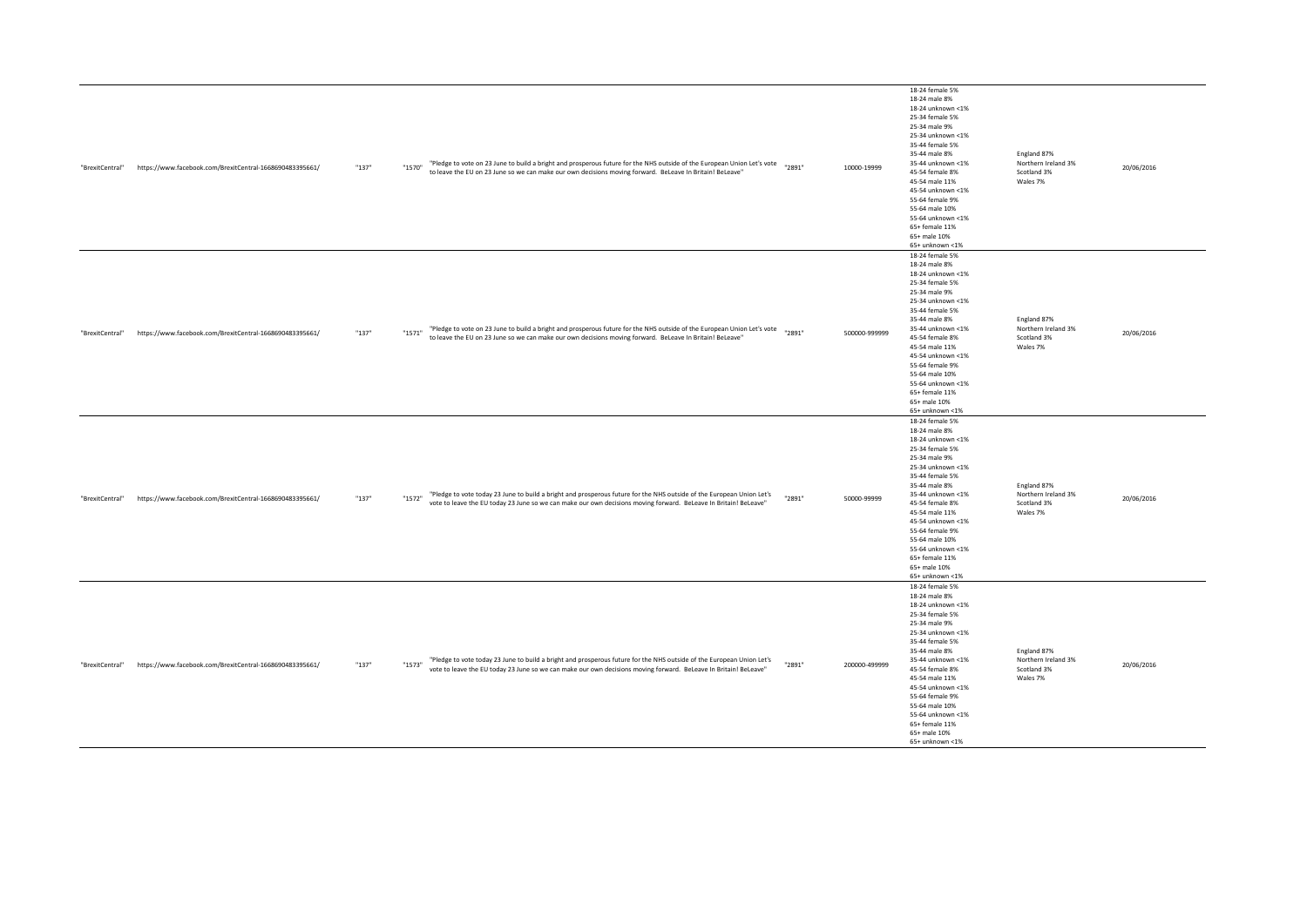| "BrexitCentral" | https://www.facebook.com/BrexitCentral-1668690483395661/ | "142" | forward. BeLeave In Britain! BeLeave" | "Pledge to vote on 23 June and join a movement of young people working to build a bright and prosperous future for<br>"1574" Britain outside the European Union. Let's vote to leave the EU on 23 June so we can make our own decisions moving | "2892" | 200000-499999 | 18-24 female 5%<br>18-24 male 7%<br>18-24 unknown <1%<br>25-34 female 3%<br>25-34 male 7%<br>25-34 unknown <1%<br>35-44 female 4%<br>35-44 male 6%<br>35-44 unknown <1%<br>45-54 female 8%<br>45-54 male 12%<br>45-54 unknown <1%<br>55-64 female 9%<br>55-64 male 12%<br>55-64 unknown <1%<br>65+ female 12%<br>65+ male 14%<br>65+ unknown <1% | England 86%<br>Northern Ireland 3%<br>Scotland 4%<br>Wales 8% | 20/06/2016 |
|-----------------|----------------------------------------------------------|-------|---------------------------------------|------------------------------------------------------------------------------------------------------------------------------------------------------------------------------------------------------------------------------------------------|--------|---------------|--------------------------------------------------------------------------------------------------------------------------------------------------------------------------------------------------------------------------------------------------------------------------------------------------------------------------------------------------|---------------------------------------------------------------|------------|
| "BrexitCentral" | https://www.facebook.com/BrexitCentral-1668690483395661/ | "142" | forward. BeLeave In Britain! BeLeave" | "Pledge to vote on 23 June and join a movement of young people working to build a bright and prosperous future for<br>"1575" Britain outside the European Union. Let's vote to leave the EU on 23 June so we can make our own decisions moving | "2892" | $0 - 999$     | 18-24 female 5%<br>18-24 male 7%<br>18-24 unknown <1%<br>25-34 female 3%<br>25-34 male 7%<br>25-34 unknown <1%<br>35-44 female 4%<br>35-44 male 6%<br>35-44 unknown <1%<br>45-54 female 8%<br>45-54 male 12%<br>45-54 unknown <1%<br>55-64 female 9%<br>55-64 male 12%<br>55-64 unknown <1%<br>65+ female 12%<br>65+ male 14%<br>65+ unknown <1% | England 86%<br>Northern Ireland 3%<br>Scotland 4%<br>Wales 8% | 20/06/2016 |
| "BrexitCentral" | https://www.facebook.com/BrexitCentral-1668690483395661/ | "142" | forward. BeLeave In Britain! BeLeave" | "Pledge to vote on 23 June and join a movement of young people working to build a bright and prosperous future for<br>"1576" Britain outside the European Union. Let's vote to leave the EU on 23 June so we can make our own decisions moving | "2892" | $0 - 999$     | 18-24 female 5%<br>18-24 male 7%<br>18-24 unknown <1%<br>25-34 female 3%<br>25-34 male 7%<br>25-34 unknown <1%<br>35-44 female 4%<br>35-44 male 6%<br>35-44 unknown <1%<br>45-54 female 8%<br>45-54 male 12%<br>45-54 unknown <1%<br>55-64 female 9%<br>55-64 male 12%<br>55-64 unknown <1%<br>65+ female 12%<br>65+ male 14%<br>65+ unknown <1% | England 86%<br>Northern Ireland 3%<br>Scotland 4%<br>Wales 8% | 20/06/2016 |
| "BrexitCentral" | https://www.facebook.com/BrexitCentral-1668690483395661/ | "142" | forward. BeLeave In Britain! BeLeave" | "Pledge to vote on 23 June and join a movement of young people working to build a bright and prosperous future for<br>"1577" Britain outside the European Union. Let's vote to leave the EU on 23 June so we can make our own decisions moving | "2892" | 10000-19999   | 18-24 female 5%<br>18-24 male 7%<br>18-24 unknown <1%<br>25-34 female 3%<br>25-34 male 7%<br>25-34 unknown <1%<br>35-44 female 4%<br>35-44 male 6%<br>35-44 unknown <1%<br>45-54 female 8%<br>45-54 male 12%<br>45-54 unknown <1%<br>55-64 female 9%<br>55-64 male 12%<br>55-64 unknown <1%<br>65+ female 12%<br>65+ male 14%<br>65+ unknown <1% | England 86%<br>Northern Ireland 3%<br>Scotland 4%<br>Wales 8% | 20/06/2016 |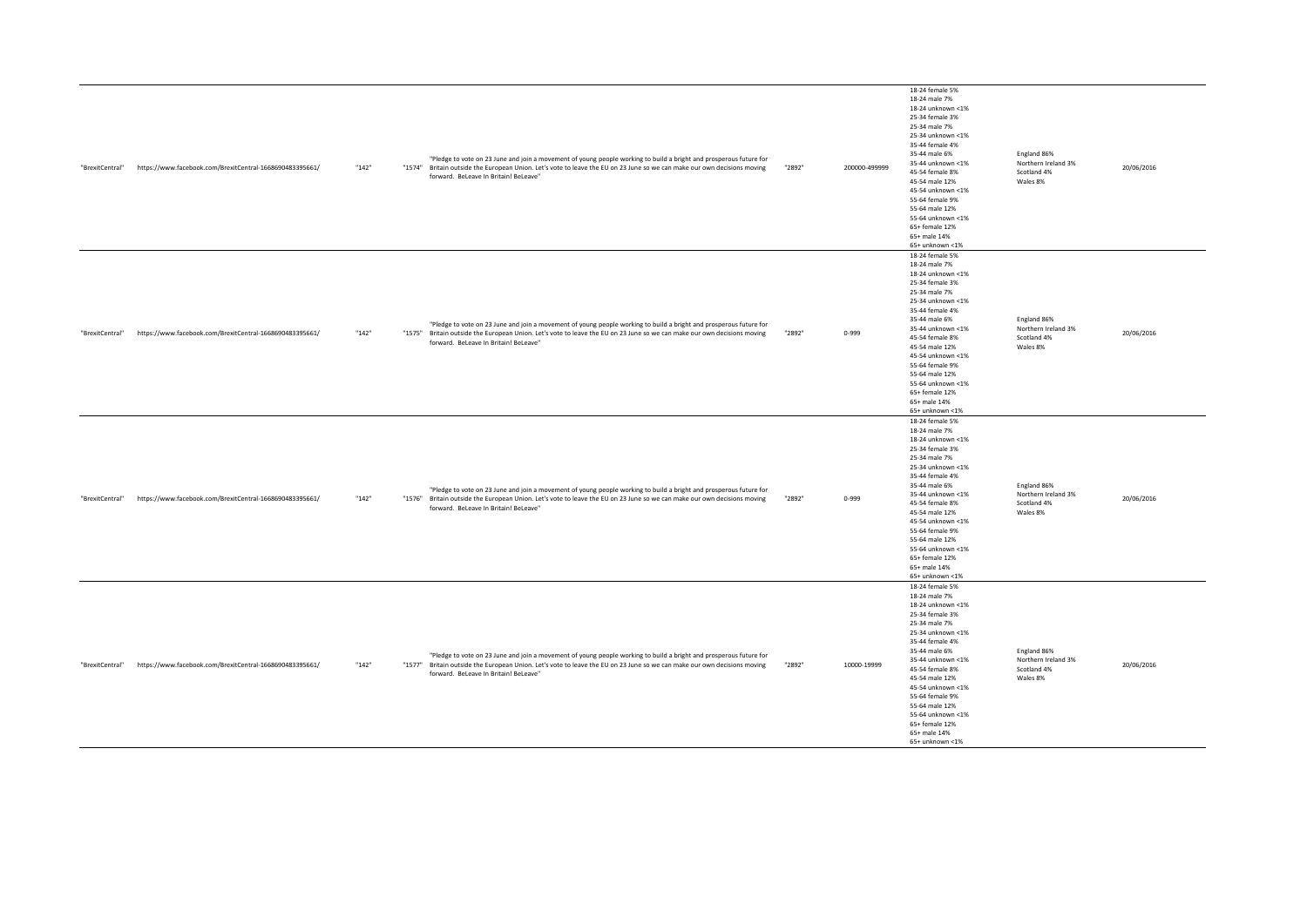| "BrexitCentral" | https://www.facebook.com/BrexitCentral-1668690483395661/ | "142" | "Pledge to vote on 23 June and join a movement of young people working to build a bright and prosperous future for<br>"1578" Britain outside the European Union. Let's vote to leave the EU on 23 June so we can make our own decisions moving<br>forward. BeLeave In Britain! BeLeave" | "2892" | 1000000-1999999 | 18-24 female 5%<br>18-24 male 7%<br>18-24 unknown <1%<br>25-34 female 3%<br>25-34 male 7%<br>25-34 unknown <1%<br>35-44 female 4%<br>35-44 male 6%<br>35-44 unknown <1%<br>45-54 female 8%<br>45-54 male 12%<br>45-54 unknown <1%<br>55-64 female 9%<br>55-64 male 12%<br>55-64 unknown <1%<br>65+ female 12%<br>65+ male 14%<br>65+ unknown <1% | England 86%<br>Northern Ireland 3%<br>Scotland 4%<br>Wales 8% | 20/06/2016 |
|-----------------|----------------------------------------------------------|-------|-----------------------------------------------------------------------------------------------------------------------------------------------------------------------------------------------------------------------------------------------------------------------------------------|--------|-----------------|--------------------------------------------------------------------------------------------------------------------------------------------------------------------------------------------------------------------------------------------------------------------------------------------------------------------------------------------------|---------------------------------------------------------------|------------|
| "BrexitCentral" | https://www.facebook.com/BrexitCentral-1668690483395661/ | "146" | "1579" "Let's vote to leave the EU on 23 June so we can make our own decisions moving forward."                                                                                                                                                                                         | "2893" | 200000-499999   | 18-24 female 15%<br>18-24 male 18%<br>18-24 unknown <1%<br>25-34 female 15%<br>25-34 male 18%<br>25-34 unknown <1%<br>35-44 female 7%<br>35-44 male 9%<br>35-44 unknown <1%<br>45-54 female 3%<br>45-54 male 4%<br>45-54 unknown <1%<br>55-64 female 2%<br>55-64 male 3%<br>55-64 unknown <1%<br>65+ female 3%<br>65+ male 3%<br>65+ unknown <1% | England 90%<br>Northern Ireland 3%<br>Wales 6%                | 21/06/2016 |
| "BrexitCentral" | https://www.facebook.com/BrexitCentral-1668690483395661/ | "146" | "1580" "Let's vote to leave the EU on 23 June so we can make our own decisions moving forward."                                                                                                                                                                                         | "2893" | 500000-999999   | 18-24 female 15%<br>18-24 male 18%<br>18-24 unknown <1%<br>25-34 female 15%<br>25-34 male 18%<br>25-34 unknown <1%<br>35-44 female 7%<br>35-44 male 9%<br>35-44 unknown <1%<br>45-54 female 3%<br>45-54 male 4%<br>45-54 unknown <1%<br>55-64 female 2%<br>55-64 male 3%<br>55-64 unknown <1%<br>65+ female 3%<br>65+ male 3%<br>65+ unknown <1% | England 90%<br>Northern Ireland 3%<br>Wales 6%                | 21/06/2016 |
| "BrexitCentral" | https://www.facebook.com/BrexitCentral-1668690483395661/ | "146" | "1581" "Let's vote to leave the EU today, 23 June, so we can make our own decisions moving forward."                                                                                                                                                                                    | "2894" | 20000-49999     | 18-24 female 15%<br>18-24 male 18%<br>18-24 unknown <1%<br>25-34 female 15%<br>25-34 male 18%<br>25-34 unknown <1%<br>35-44 female 7%<br>35-44 male 9%<br>35-44 unknown <1%<br>45-54 female 3%<br>45-54 male 4%<br>45-54 unknown <1%<br>55-64 female 2%<br>55-64 male 3%<br>55-64 unknown <1%<br>65+ female 3%<br>65+ male 3%<br>65+ unknown <1% | England 90%<br>Northern Ireland 3%<br>Wales 6%                | 21/06/2016 |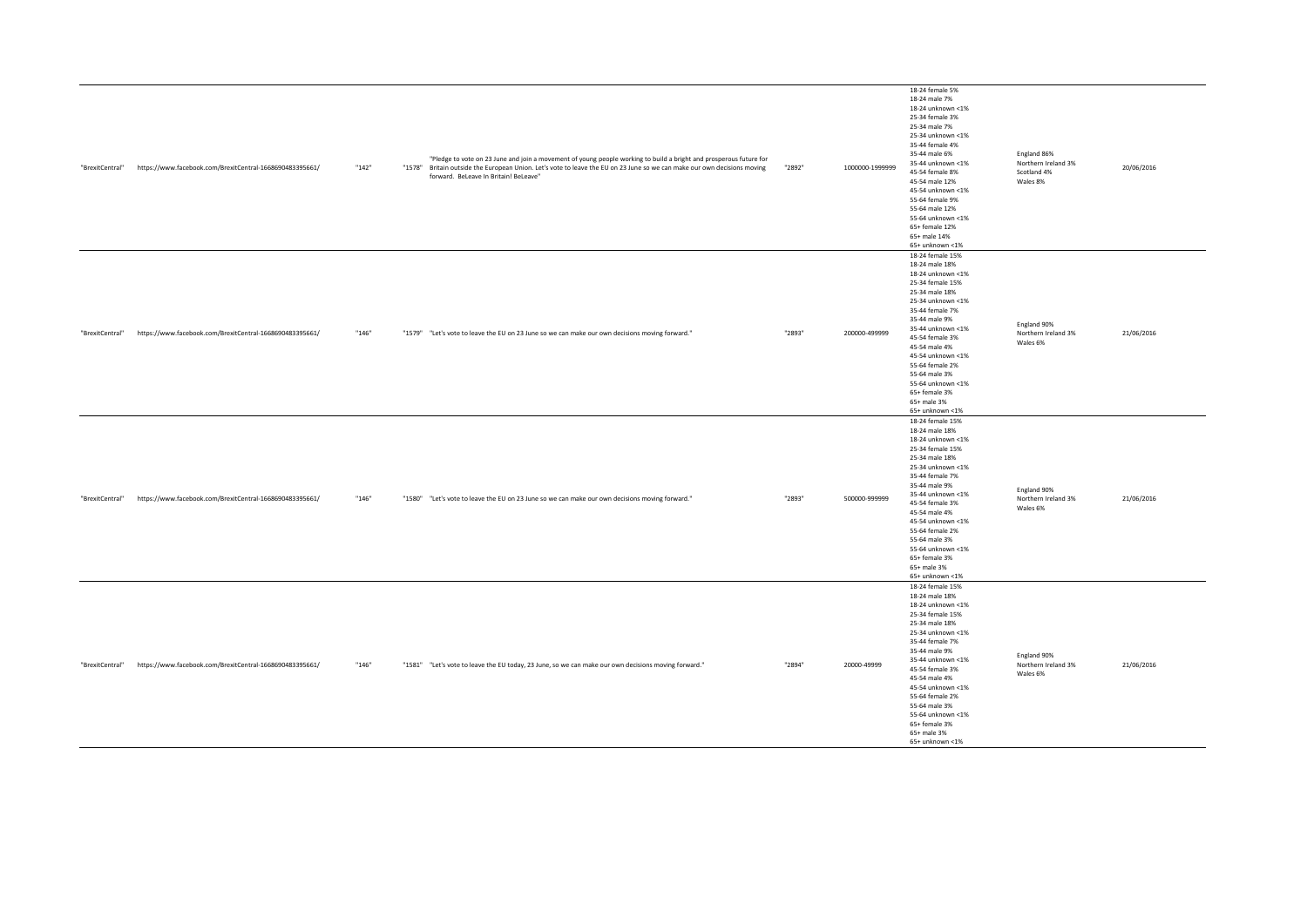| "BrexitCentral" | https://www.facebook.com/BrexitCentral-1668690483395661/                 | "146" | "1582" "Let's vote to leave the EU today, 23 June, so we can make our own decisions moving forward."                                                                                                                                                                                                                                                         | "2894" | 200000-499999   | 18-24 female 15%<br>18-24 male 18%<br>18-24 unknown <1%<br>25-34 female 15%<br>25-34 male 18%<br>25-34 unknown <1%<br>35-44 female 7%<br>35-44 male 9%<br>35-44 unknown <1%<br>45-54 female 3%<br>45-54 male 4%<br>45-54 unknown <1%<br>55-64 female 2%<br>55-64 male 3%<br>55-64 unknown <1%<br>65+ female 3%<br>65+ male 3%<br>65+ unknown <1% | England 90%<br>Northern Ireland 3%<br>Wales 6% | 21/06/2016            |
|-----------------|--------------------------------------------------------------------------|-------|--------------------------------------------------------------------------------------------------------------------------------------------------------------------------------------------------------------------------------------------------------------------------------------------------------------------------------------------------------------|--------|-----------------|--------------------------------------------------------------------------------------------------------------------------------------------------------------------------------------------------------------------------------------------------------------------------------------------------------------------------------------------------|------------------------------------------------|-----------------------|
| "BrexitCentral" | https://www.facebook.com/BrexitCentral-1668690483395661/                 | "147" | "Which do you prefer - our country controlled by unelected EU officials, or our country run by elected and accountable<br>"1283" officials? This Thursday 23 June is our chance to take back control of our own country! Let's vote to leave the EU on 23 "2895"<br>June so we can have a clear and prosperous future! BeLeave in a Brighter Future BeLeave" |        | 1000000-1999999 | 18-24 female 3%<br>18-24 male 6%<br>18-24 unknown <1%<br>25-34 female 2%<br>25-34 male 5%<br>25-34 unknown <1%<br>35-44 female 3%<br>35-44 male 6%<br>35-44 unknown <1%<br>45-54 female 8%<br>45-54 male 13%<br>45-54 unknown <1%<br>55-64 female 9%<br>55-64 male 14%<br>55-64 unknown <1%<br>65+ female 14%<br>65+ male 17%<br>65+ unknown <1% | England 91%<br>Northern Ireland 2%<br>Wales 7% | 16/06/2016            |
| "BrexitCentral" | https://www.facebook.com/BrexitCentral-1668690483395661/                 | "150" | "The EU and its failed policies have been a disaster for young people across the continent - pushing down wages and<br>"1584"<br>creating a generation of unemployed young people."                                                                                                                                                                          | "2896" | 200000-499999   | 18-24 female 19%<br>18-24 male 24%<br>18-24 unknown <1%<br>25-34 female 17%<br>25-34 male 21%<br>25-34 unknown <1%<br>35-44 female 7%<br>35-44 male 11%<br>35-44 unknown <1%                                                                                                                                                                     | England 91%<br>Northern Ireland 3%<br>Wales 6% | 22/06/2016            |
| "BrexitCentral" | https://www.facebook.com/BrexitCentral-1668690483395661/                 | "150" | "The EU and its failed policies have been a disaster for young people across the continent - pushing down wages and<br>"1585"<br>creating a generation of unemployed young people."                                                                                                                                                                          | "2897" | 20000-49999     | 18-24 female 19%<br>18-24 male 24%<br>18-24 unknown <1%<br>25-34 female 17%<br>25-34 male 21%<br>25-34 unknown <1%<br>35-44 female 7%<br>35-44 male 11%<br>35-44 unknown <1%                                                                                                                                                                     | England 91%<br>Northern Ireland 3%<br>Wales 6% | 22/06/2016            |
| "BrexitCentral" | https://www.facebook.com/BrexitCentral-1668690483395661/                 | "150" | "The EU and its failed policies have been a disaster for young people across the continent - pushing down wages and<br>"1586"<br>creating a generation of unemployed young people."                                                                                                                                                                          | "2897" | 200000-499999   | 18-24 female 19%<br>18-24 male 24%<br>18-24 unknown <1%<br>25-34 female 17%<br>25-34 male 21%<br>25-34 unknown <1%<br>35-44 female 7%<br>35-44 male 11%<br>35-44 unknown <1%                                                                                                                                                                     | England 91%<br>Northern Ireland 3%<br>Wales 6% | 22/06/2016            |
| "BrexitCentral" | https://www.facebook.com/BrexitCentral-1668690483395661/                 | "152" | "1587" "Let's vote to leave the EU on 23 June so we can make our own decisions moving forward."                                                                                                                                                                                                                                                              | "2898" | 1000-4999       | 18-24 female 10%<br>18-24 male 24%<br>18-24 unknown <1%<br>25-34 female 13%<br>25-34 male 30%<br>25-34 unknown <1%<br>35-44 female 7%<br>35-44 male 15%<br>35-44 unknown <1%                                                                                                                                                                     | England 92%<br>Northern Ireland 2%<br>Wales 6% | 22/06/2016 23/06/2016 |
|                 | "BrexitCentral" https://www.facebook.com/BrexitCentral-1668690483395661/ | "152" | "This debate is so important. We have an opportunity to think of our generation and the opportunities we could have<br>"1588"<br>outside the EU.'                                                                                                                                                                                                            | "2899" | 200000-499999   | 18-24 female 10%<br>18-24 male 24%<br>18-24 unknown <1%<br>25-34 female 13%<br>25-34 male 30%<br>25-34 unknown <1%<br>35-44 female 7%<br>35-44 male 15%<br>35-44 unknown <1%                                                                                                                                                                     | England 92%<br>Northern Ireland 2%<br>Wales 6% | 22/06/2016 23/06/2016 |